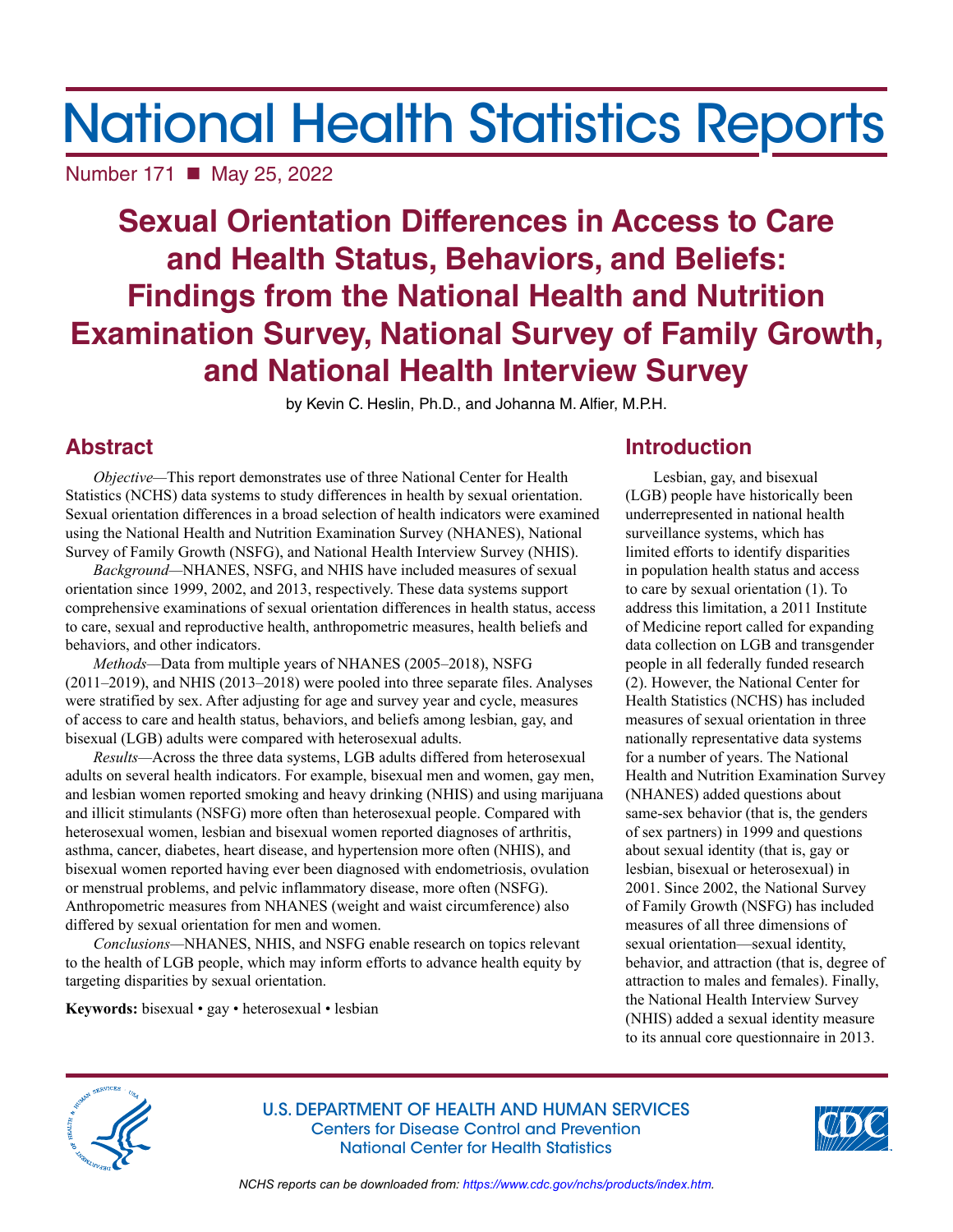The availability of a sexual identity question in NHANES, NSFG, and NHIS supports comparative analyses that apply the strengths of each data system to the study of access to care and health status, behaviors, and beliefs among LGB people.

Despite the availability of a common sexual identity measure in NHANES, NSFG, and NHIS, previous publications on sexual identity differences in health and access to care using NCHS data have typically been data system-focused around certain topics. For example, analyses of the 2009–2014 NHANES showed that, compared with their heterosexual counterparts, lesbian and bisexual women had higher adjusted odds of reporting arthritis and asthma, and lesbian women and gay men had higher adjusted odds of reported chronic bronchitis (3). An analysis of 2011–2015 NSFG data among males aged 15–44 found sexual identity differences in receipt of clinical sexual risk assessments, with a higher percentage of gay and bisexual males reporting that a medical care provider had asked them about their sexual experience in the past year than heterosexual males (4). Using a broad measure of access to health services, an analysis of the 2013 NHIS also found sexual identity differences in not receiving services because of costs, including prescription medications, mental health care, dental care, eyeglasses, specialist care, or follow-up care among both men and women (5).

NHANES, NSFG, and NHIS have complementary strengths that, when brought together in a single analysis, can provide a more comprehensive profile of population health than when any of the three data systems are used alone. Specifically, the physical examination component of NHANES enhances questionnaire and interview data with medical, anthropometric, and physiological measurements collected by highly trained medical personnel. NSFG is unique in the depth of information that is collected from the U.S. population aged 15–49 on reproductive and sexual health and relationships. As the principal source of information on the health of the civilian noninstitutionalized U.S. population aged 18 and over, NHIS collects data on a broad range of health

topics, including health insurance, chronic conditions, health care access and use, health-related behaviors, and functioning and disability. Regarding the adult LGB population, an additional strength of all three of these data systems is that the sexual identity survey questions were rigorously evaluated in methodologic studies by NCHS (6–8). The objectives of this report are twofold: 1) to estimate and test differences in measures of access to care, health status, and health-related behaviors and beliefs by sexual identity among men and women in the United States; and 2) to demonstrate potential uses of NCHS data for sexual orientation-related research.

# **Methods**

# **Data systems**

# **NHANES**

NHANES is a cross-sectional, nationally representative survey that provides information on the health and nutritional status of the civilian noninstitutionalized population of the United States. In addition to selfreported survey data, anthropometric data in NHANES are collected during physical health examinations at mobile examination centers. (For more information on NHANES, see [https://](https://www.cdc.gov/nchs/nhanes/index.htm) [www.cdc.gov/nchs/nhanes/index.htm.](https://www.cdc.gov/nchs/nhanes/index.htm)) NHANES data are released biannually, and analyses in this report used seven cycles of NHANES data from 2005 through 2018 and included 11,189 male and 11,566 female NHANES physical examination participants aged 18–59 (the age range of participants who receive survey questions about sexual orientation). Hispanic people are oversampled in NHANES, but those of backgrounds other than Mexican American are not sampled in sufficient numbers for calculating estimates of other Hispanic subgroups (as a result, the categories for Hispanic ethnicity in the NHANES public use file are "Mexican American" and "other Hispanic.") For the 2005–2018 period, total unweighted response rates for the examined sample ranged from 48.8% (2017–2018) to 77.4% (2005–2006) (9). This report describes sexual identity differences

in anthropometric variables on body weight (pounds), height (inches), waist circumference (inches), and body mass index (BMI).

# **NSFG**

NSFG is a cross-sectional, nationally representative household survey of the civilian noninstitutionalized population aged 15–49. The age range for NSFG participants was 15–44 for the 2011–2015 period and 15–49 for the 2015–2019 period. (For more information on NSFG, see [https://www.cdc.gov/nchs/nsfg/](https://www.cdc.gov/nchs/nsfg/index.htm) [index.htm](https://www.cdc.gov/nchs/nsfg/index.htm).) The 2011–2019 NSFG data used in this study were collected through in-person household interviews. Audio computer-assisted self-interview software is used to collect information on sexual identity, attraction, and sexual behavior with different-sex and same-sex partners. Analyses used four 2-year releases of NSFG data from 2011 through 2019 and included 16,594 male and 20,219 female respondents aged 18–49 with information on sexual identity (people under age 18 were excluded from this analysis). For the 2011–2019 period, total final weighted response rates by sex ranged from 65.3% (2015–2017) to 72.8% (2011–2013) (10). This report describes sexual identity differences in variables on sexual experience, receipt of sexual risk assessments, use of sexual and reproductive health services (for example, HIV testing and family planning clinic services), gender role attitudes (among men), and use of substances (marijuana and stimulants).

# **NHIS**

NHIS is a cross-sectional, nationally representative survey of the civilian noninstitutionalized population aged 18 and over. (For more information on NHIS, see [https://www.cdc.gov/](https://www.cdc.gov/nchs/nhis/index.htm) [nchs/nhis/index.htm.](https://www.cdc.gov/nchs/nhis/index.htm)) Households are sampled for in-person interviews by the U.S. Census Bureau. Before NHIS was redesigned for 2019, sampling began by identifying families within households and conducting a brief interview with a family respondent. From each family, one adult aged 18 or over was randomly selected for a detailed Sample Adult interview. Analyses used 6 years of NHIS data from 2013 through 2018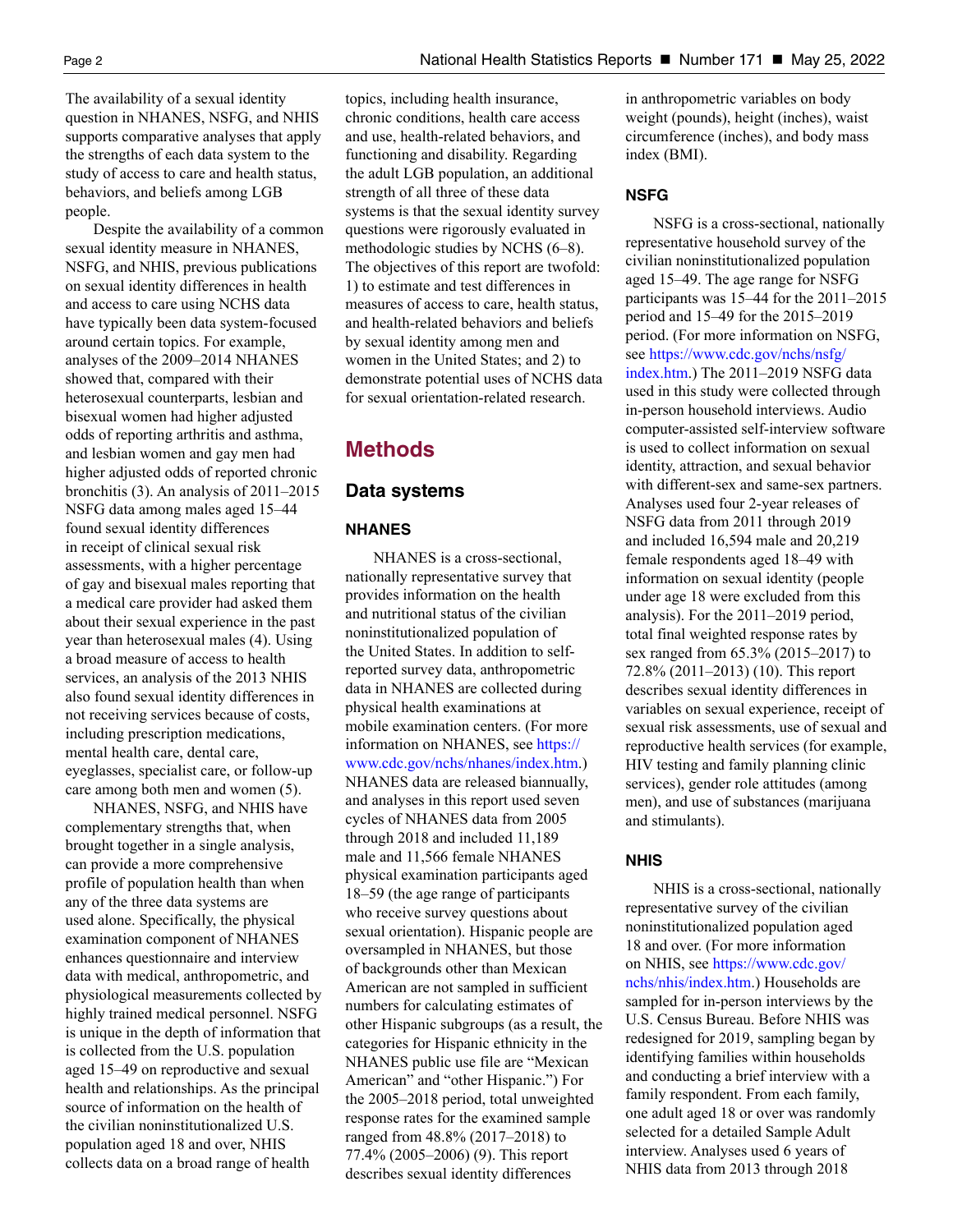(that is, before the 2019 redesign) and included 82,452 male Sample Adult respondents and 100,568 female Sample Adult respondents aged 18 and over with information on sexual orientation. For the 2013–2018 period, Sample Adult response rates ranged from 53.0% in 2017 to 61.2% in 2013 (11). This report describes sexual identity differences in variables on access to care (usual source of care, insurance coverage, and inability to afford services), health status (serious psychological distress, functional limitations, and diagnoses), and health behaviors (current smoking and heavy drinking).

# **Pooled data files**

LGB adults (aged 18 and over) are a relatively small portion of the U.S. population, together estimated at about 5.2% in 2020 (12). Although the sample sizes for a single survey year or cycle in the three NCHS data systems can support reliable estimates by sexual orientation for many variables, multiple years of data were pooled within each data system to increase sample size to mitigate potential problems with the stability of estimates, which is a particular concern when studying less prevalent outcomes among minority subgroups.

# **NHANES**

Data from the Demographic questionnaire, Sexual Behavior (Adult) questionnaire, and Physical Examination files were merged for each of the seven survey cycles. The merged data files from each cycle were then pooled into one file. Sampling weights were created by dividing the 2-year Medical Examination Component weights from each survey cycle file by the total number of files used (seven). Results from the pooled file can be interpreted as estimates for the midpoint or average of the 2005–2018 period (June 2011).

# **NSFG**

Data from NSFG on men and women are provided by NCHS in separate 2-year data releases. Separate pooled data files for men and women were created from four 2-year data releases. The minimum age of NSFG participants is 15. For consistency with the other two data

sources on adults, NSFG participants under age 18 were excluded from this analysis. Analyses were weighted using the sampling weights provided by NCHS for the combined 2011–2019 files. Results can be interpreted as estimates for the midpoint or average of the 2011–2019 period (June 2015).

### **NHIS**

Data from the Sample Adult files for 2013–2018 were pooled into one analytic file. Sampling weights were created by dividing the weights from the annual files by the total number of files used (six). Because the 2013–2018 files fall into different sample design periods, the primary sampling unit and stratification variables were also adjusted in the pooled file (13). Results can be interpreted as estimates for the midpoint or average of the 2013–2018 period (June 2015).

# **Sexual identity measures**

The files for all three data systems used in the current analysis have an identity-based measure of sexual orientation (that is, bisexual, gay or lesbian, or heterosexual). For that reason, an identity-based measure was used to categorize people by sexual orientation in these analyses.

The sexual identity question in both NHIS and NHANES is, "Which of the following best represents how you think of yourself?" Response categories were "gay" (for women, "lesbian or gay"), "straight, that is, not gay" (for women, "straight, that is, not lesbian or gay"), "bisexual," "something else," "I don't know the answer," and refused (14). The analysis of the NHIS sample excluded 2.1% of participants whose sexual identity was not ascertained, 1.0% who responded "something else" or "I don't know the answer," and 0.6% who refused. The analysis of the NHANES sample excluded 2.2% of participants who responded "something else" or "I don't know the answer," and 0.2% who refused. A further 20.6% of NHANES participants with missing responses on the sexual identity question (that is, not ascertained) were excluded. A binary indicator variable (equal to one if sexual identity was missing and zero if otherwise) was associated with each of the anthropometric

dependent variables and with age among both men and women. For this reason, NHANES' analytic weights were adjusted for nonresponse on the sexual identity question.

The NSFG variable on sexual identity was based on two different questions and sets of response categories over the 2011–2019 period. For 2011–2015, the question was "Do you think of yourself as…" and the response options were "heterosexual or straight," "homosexual or gay" (for women, "homosexual, gay, or lesbian"), "bisexual," "not ascertained," "refused," and "don't know" (15). For 2016–2019, a randomly selected one-half of the sample was asked the same question that was used in 2011–2015, and the other half was asked, "Which of the following best represents how you think of yourself?" and the response options were "gay" (for women, "lesbian or gay"), "straight, that is, not gay" (for women, "straight, that is, not lesbian or gay"), "bisexual," "something else," "not ascertained," "refused," and "don't know" (that is, the same question used in NHANES and NHIS). The first three options of the two different response sets were used to create a variable that categorized respondents as having a bisexual, gay or lesbian, or heterosexual identity. The analysis excluded 0.3% of men and 0.3% of women whose sexual identity was not ascertained, 0.9% of men and 1.3% of women who responded "something else" or "don't know," and 0.7% of men and 0.8% of women who refused.

# **Analysis**

All analyses were weighted and adjusted for the complex survey design of each of the three data systems using Stata software (16). Separate sets of analyses were conducted for men and women. For NSFG and NHIS, adjusted percentages for bisexual, gay or lesbian, and heterosexual adults were calculated. Proportions were adjusted for age and survey year using multivariate logistic regression and the postestimation margins command. Tests of differences between the heterosexual (reference) group and the bisexual group and the gay or lesbian group were performed in the models, and postestimation *F* tests were then used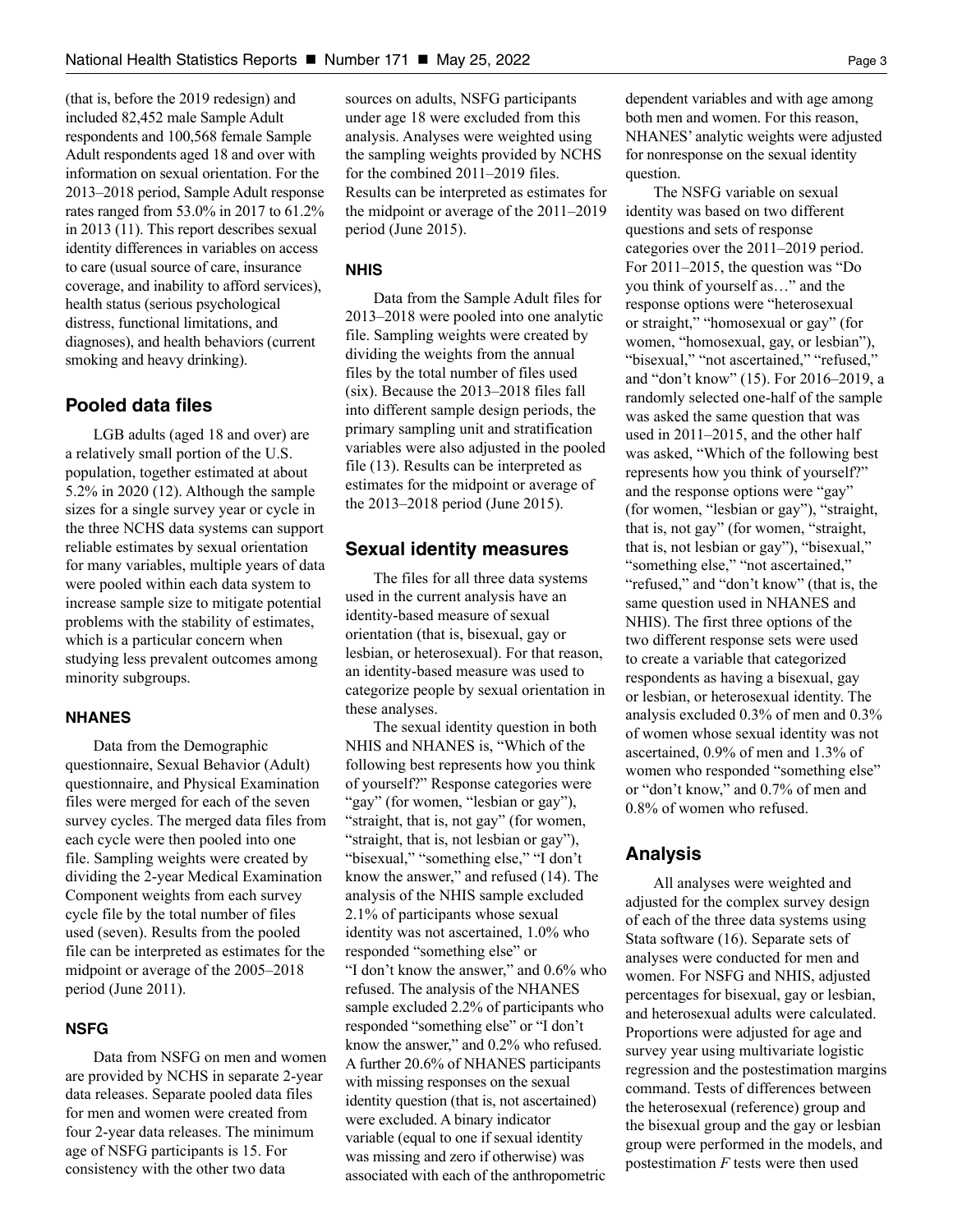to test differences between the bisexual group and the gay or lesbian group. Korn-Graubard confidence intervals were calculated, and all proportions met NCHS standards for reliability (17). For NHANES, adjusted means and standard errors for anthropometric measures were calculated for bisexual, gay or lesbian, and heterosexual groups. Adjusting for age and survey cycle, linear regression was used to test differences between the heterosexual (reference) group and the bisexual group and the gay or lesbian group, and postestimation Wald tests were then used to test differences between the bisexual group and the gay or lesbian group. Sexual orientation differences in BMI and waist circumference were also expressed as ratios by dividing the adjusted means in these anthropometric measures for the bisexual, gay, and lesbian groups (by sex) by those for the corresponding heterosexual comparison groups using the nonlinear combination of estimators (nlcom) command in Stata. To adjust for nonresponse on the NHANES sexual identity question, the NHANES sample weights were multiplied by a new weight component representing the inverse of the probability of responding to the sexual identity question, which was calculated from a multivariate logistic regression model including age, sex, language of interview, survey year, and number of people in household as predictors. All results described below are statistically significant at 0.05 unless otherwise noted.

# **Results**

[Table 1 s](#page-9-0)hows the distribution of sexual identity, race and Hispanic origin, and age groups of the populations represented by the three data systems, stratified by sex. The 2005–2018 NHANES estimated that 2.6% of adults aged 18–59 were gay men, 1.3% were bisexual men, 1.4% were lesbian women, and 4.5% were bisexual women. The 2011–2019 NSFG estimated that 2.2% of adults aged 18–49 were gay men, 2.1% were bisexual men, 2.0% were lesbian women, and 7.0% were bisexual women. Finally, the 2013–2018 NHIS estimated that 1.8% of adults aged 18 and over were gay men, 0.6% were bisexual men, 1.4% were lesbian women, and 1.3% were bisexual women.

Descriptions of results are organized by data system. Within each data system, results are organized by topic, and, within each topic, by sex.

# **NHANES**

# **Anthropometric measures**

Gay men had lower mean body weight (190.2 pounds) and lower mean BMI (27.5) than heterosexual men (198.9 pounds and 28.8, respectively) [\(Table 2\)](#page-10-0); mean BMI was 4% lower in gay men (27.5) than heterosexual men (28.8) (mean ratio  $= 0.96$ ; 95% confidence interval [CI] 0.92–0.99) (Figure 1). Gay men had lower waist circumference than heterosexual men, although the difference was not statistically significant. Bisexual men were similar to heterosexual men on these outcomes.

Heterosexual women (169.7 pounds) had lower mean body weight than both lesbian (181.9 pounds) and bisexual (177.5 pounds) women. Heterosexual women (29.0) also had lower BMI than lesbian (30.8) and bisexual (30.3) women [\(Table 2\)](#page-10-0). Mean BMI was 6% higher in lesbian than heterosexual women (mean ratio =  $1.06$ ; 95% CI  $1.01 - 1.11$ ) (Figure 1) and 4% higher in bisexual

than heterosexual women (mean ratio = 1.04; 95% CI 1.01–1.08) (Figure 1). Heterosexual women (37.5 inches) had lower mean waist circumference than both lesbian (39.3 inches) and bisexual (38.5 inches) women [\(Table 2\)](#page-10-0). Mean waist circumference was 5% higher in lesbian than heterosexual women (mean ratio = 1.05; 95% CI 1.01–1.08) (Figure 1) and 3% higher in bisexual than heterosexual women (mean ratio = 1.03; 95% CI 1.01–1.05) (Figure 1).

# **NSFG**

# **Sexual experience**

Gay men (51.1%) reported lifetime sexual experience with females less frequently than bisexual men (87.3%), and both gay and bisexual men reported sexual experience with females less frequently than heterosexual men (94.4%). Conversely, heterosexual men (2.7%) reported lifetime sexual experience with males less frequently than bisexual men (69.5%), and both heterosexual and bisexual men reported sexual experience with males less frequently than gay men (94.4%). Both gay (37.3%) and bisexual (47.0%) men were less likely to report having one sexual partner in the previous

**Figure 1. Mean body mass index and waist circumference among adults aged 18–59, by sexual identity and sex: United States, 2005–2018**



SOURCE: National Center for Health Statistics, National Health and Nutrition Examination Survey, 2005-2018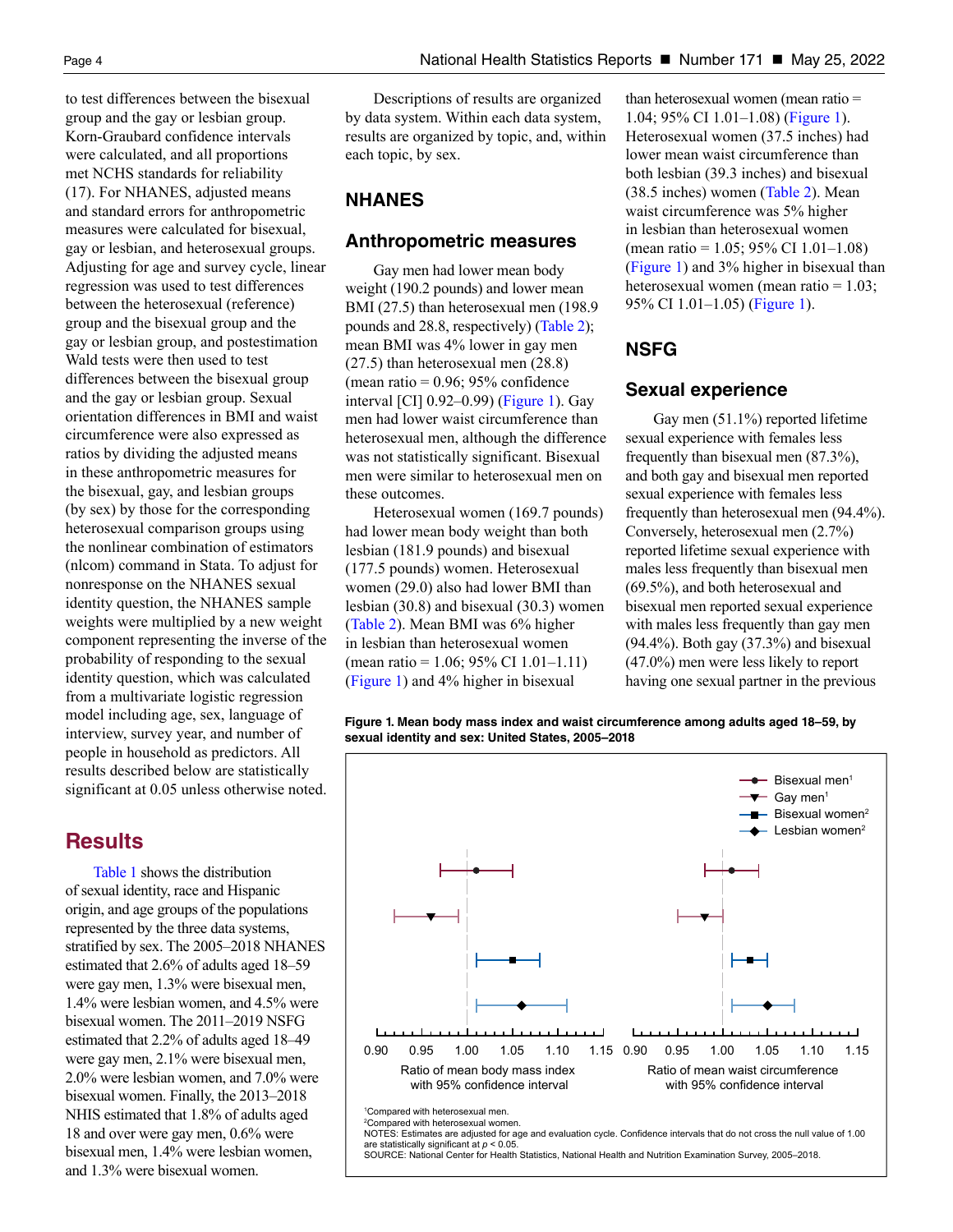12 months than heterosexual men (73.3%) [\(Table 3\)](#page-11-0). Heterosexual men (9.2%) were less likely to report having two partners in the previous 12 months than both gay  $(17.4\%)$  and bisexual  $(16.5\%)$ men. Heterosexual men (10.7%) were less likely to report having three or more partners in the previous 12 months than bisexual men (25.9%), and both heterosexual and bisexual men were less likely to report having three or more partners than gay men (36.5%) [\(Table 3\)](#page-11-0).

Lifetime sexual experience with females was reported less frequently by heterosexual women (12.3%) than bisexual women (77.7%), and lesbian women (91.0%) reported lifetime sexual experience with females more frequently than heterosexual and bisexual women. Lesbian women (74.5%) were less likely than heterosexual women (94.9%) to report lifetime sexual experience with males, and both heterosexual and lesbian women were less likely to report sexual experience with males than bisexual women (96.6%). Lesbian women (3.6%) reported having no sexual partners in the previous 12 months less frequently than heterosexual women (6.9%). Bisexual women (55.8%) reported having one sexual partner in the previous 12 months less frequently than lesbian women (71.8%), and both lesbian and bisexual women were less likely than heterosexual women (77.5%) to report having one sexual partner. Heterosexual women (8.9%) were less likely than both lesbian (12.7%) and bisexual (14.5%) women to report having two partners in the previous 12 months. Heterosexual women (6.7%) were less likely than lesbian women (11.3%) to report having three or more partners in the previous 12 months, and both heterosexual and lesbian women were less likely than bisexual women (21.1%) to report having three or more partners [\(Table 4\)](#page-12-0).

#### **Sexual risk assessment**

Heterosexual men were less likely to receive all four components of sexual risk assessment compared with gay and bisexual men (Figure 2). Further, bisexual men were less likely to receive three of the four sexual risk assessment components. Specifically, heterosexual men (12.7%) were less likely than both

bisexual (23.9%) and gay (32.7%) men to report that a healthcare provider asked them in the previous 12 months about their number of sexual partners. Heterosexual  $(13.9\%)$  and bisexual  $(21.6\%)$  men were less likely than gay men (36.2%) to report that a healthcare provider asked them in the previous 12 months about their sexual orientation or the sex of their sexual partners, use of condoms (15.3%, 25.6%, and 39.1%, respectively), and the types of sex they had (7.9%, 17.3%, and 31.5%) (Figure 2). Although the percentages of gay men and bisexual men who were asked by a provider about their number of sexual partners were 32.7% and 23.9%, respectively, this difference was not statistically significant.

Lesbian women were less likely to receive three of the four components of sexual risk assessment compared with heterosexual and bisexual women. Specifically, lesbian women (20.7%) were less likely to report that a healthcare provider asked them about their number of sexual partners in the previous 12 months than heterosexual (30.1%) and bisexual (33.1%) women. Lesbian women (16.3%) were less likely than heterosexual (33.3%) and bisexual (37.5%) women to report that a healthcare provider asked them about their use of condoms and the types of

sex they had (10.8%, 16.4%, and 22.0%, respectively) in the previous 12 months. By contrast, heterosexual women (22.6%) were less likely than bisexual (27.6%) and lesbian (30.3%) women to report that a healthcare provider asked them about their sexual orientation or the sex of their sexual partners in the previous 12 months [\(Figure 3\)](#page-5-0).

# **Use of sexual and reproductive health services**

Heterosexual men were less likely than gay and bisexual men to receive all four types of sexual health services studied, and bisexual men were less likely than gay men to receive three of the four types of services [\(Table 3\)](#page-5-0). Specifically, heterosexual men (15.5%) reported having ever used family planning clinic services less frequently compared with both gay (23.1%) and bisexual (23.4%) men. Heterosexual (48.4%) and bisexual (58.7%) men were less likely than gay men (79.8%) to report having ever received an HIV test, sexually transmitted disease (STD) testing in the previous 12 months (14.9%, 27.2%, and 47.9%, respectively), and STD treatment (2.1%, 6.0%, and 14.4%) in the previous 12 months.



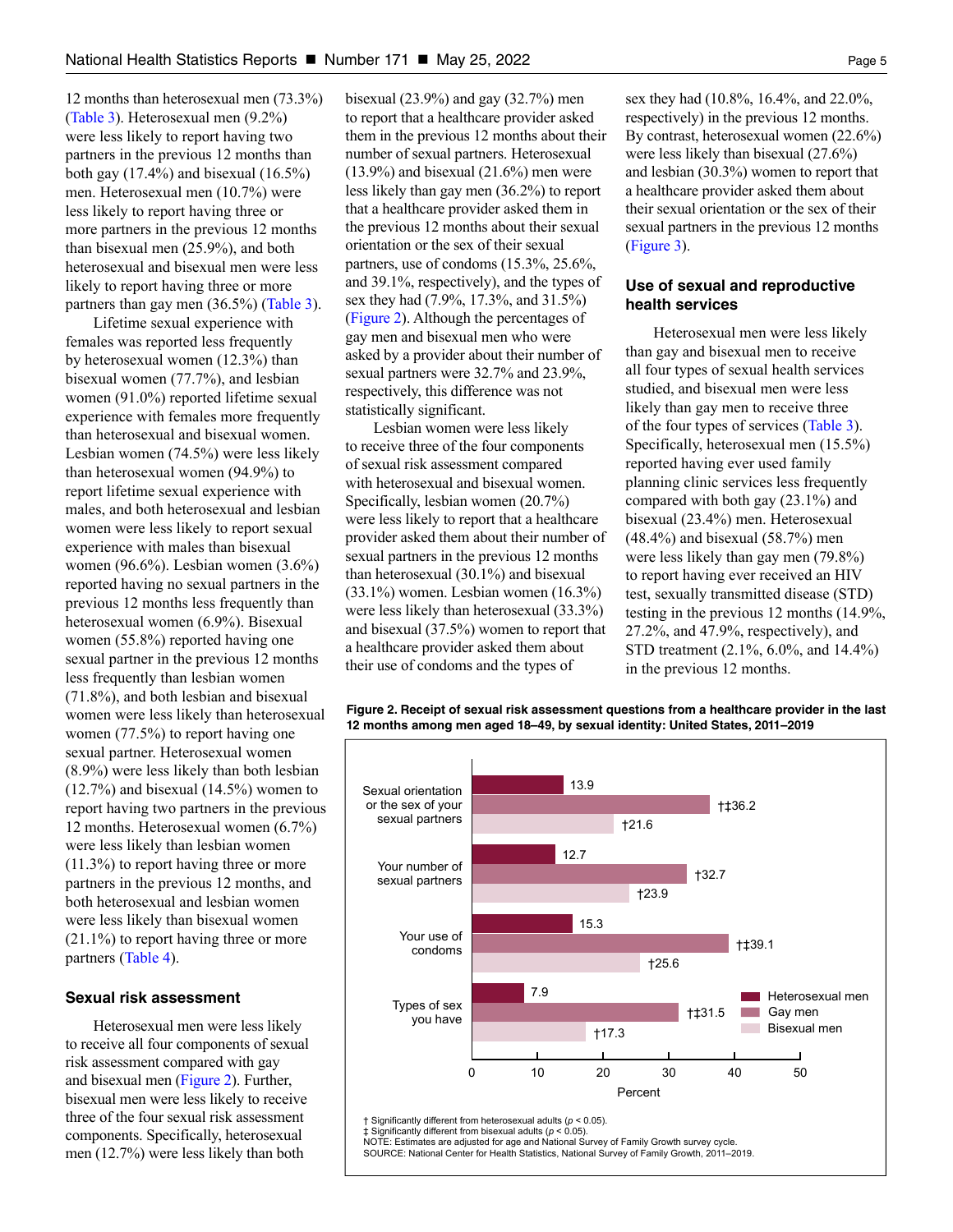

#### <span id="page-5-0"></span>**Figure 3. Receipt of sexual risk assessment questions from a healthcare provider in the last 12 months among women aged 18–49, by sexual identity: United States, 2011–2019**

Significantly different from heterosexual adults ( $p < 0.05$ ). İ

NOTE: Estimates are adjusted for age and National Survey of Family Growth survey cycle. SOURCE: National Center for Health Statistics, National Survey of Family Growth, 2011-2019.

Heterosexual and lesbian women were less likely than bisexual women to have used several testing and treatment services for sexual and reproductive health. Specifically, lesbian (60.1%) and heterosexual (65.1%) women were less likely than bisexual women (75.5%) to report having ever tested for HIV and having ever tested for human papillomavirus (HPV) (38.4%, 49.6%, and 55.1%, respectively). Lesbian (28.9%) and heterosexual (31.8%) women reported receiving STD testing in the previous 12 months less frequently compared with bisexual women (43.6%). Lesbian women (7.9%) were less likely than both heterosexual (14.2%) and bisexual (15.2%) women to have ever received tubal sterilization and to have ever used birth control pills (45.7%, 76.4%, and 77.1%, respectively). Lesbian women (40.1%) were also less likely than both bisexual (55.6%) and heterosexual (58.2%) women to have received Papanicolaou testing and STD testing (28.9%, 31.8%, and 43.6%, respectively) in the previous 12 months [\(Table 4\)](#page-12-0).

# **Use of substances**

Use of marijuana in the previous 12 months was less prevalent among heterosexual men (27.1%) than among both bisexual (35.8%) and gay (40.6%) men. Heterosexual men (5.7%) also reported illicit stimulant use in the previous 12 months less frequently than both gay (10.5%) and bisexual (10.7%) men.

Use of marijuana in the previous 12 months was less prevalent among heterosexual women (17.2%) than among both lesbian (34.7%) and bisexual (39.9%) women. Heterosexual women (2.2%) were less likely than lesbian women (3.7%) to report illicit stimulant use in the previous 12 months, and both heterosexual and lesbian women were less likely to report illicit stimulant use than bisexual women (8.3%) [\(Table 4\)](#page-12-0).

# **Gender role attitudes in men aged 18–49**

For two of the four statements reflecting more traditional attitudes on gender roles, gay men reported lower levels of agreement than bisexual men, who, in turn, reported lower levels of agreement than heterosexual men. For example, gay men (13.4%) agreed with the statement, "Men only need to see a doctor when they are hurt or sick" less frequently than bisexual men (22.0%), and both gay and bisexual men agreed with the statement less frequently than

heterosexual men (28.7%). Heterosexual men (57.0%) agreed with the statement, "Sexual relations between two adults of the same sex are all right" less frequently than bisexual men (86.5%), and both heterosexual and bisexual men agreed with this statement less frequently than gay men (97.3%). Rates of agreement on the other two gender role statements were similarly low for gay and bisexual men. Specifically, both gay (10.9%) and bisexual (11.5%) men agreed with the statement, "When a man is feeling pain, he should not let it show" less frequently than heterosexual men (21.3%), as well as the statement, "Men have greater sexual needs than women" (27.3% among both gay and bisexual men, compared with 39.5% among heterosexual men).

# **Sexual and reproductive health conditions in women aged 18–49**

Heterosexual women (5.8%) were less likely than bisexual women (9.8%) to report having ever been diagnosed with endometriosis, or ovulation or menstrual problems (16.8% and 22.8%, respectively). Lesbian women had similar percentages of having ever been diagnosed with endometriosis (9.1%) or ovulation or menstrual problems (20.7%) compared with bisexual women, but this group had less statistical power to detect significant differences. Both heterosexual  $(3.2\%)$  and lesbian  $(2.7\%)$  women reported having ever been diagnosed with pelvic inflammatory disease less frequently than bisexual women (6.9%).

# **NHIS**

# **Access to care**

Heterosexual men (13.7%) reported being unable to afford any of the six types of services studied less frequently than bisexual  $(17.9\%)$  and gay  $(18.8\%)$ men. Specifically, heterosexual men were less likely than both gay and bisexual men to report an inability to afford mental health counseling (1.4%, 3.9%, and 5.4%, respectively) [\(Figure 4\)](#page-6-0) and eyeglasses (4.6%, 7.6%, and 8.3%) in the previous 12 months. Heterosexual men (5.1%) were also less likely than gay men (6.8%) to report an inability to afford prescription medications, dental care (9.5% and 13.2%, respectively),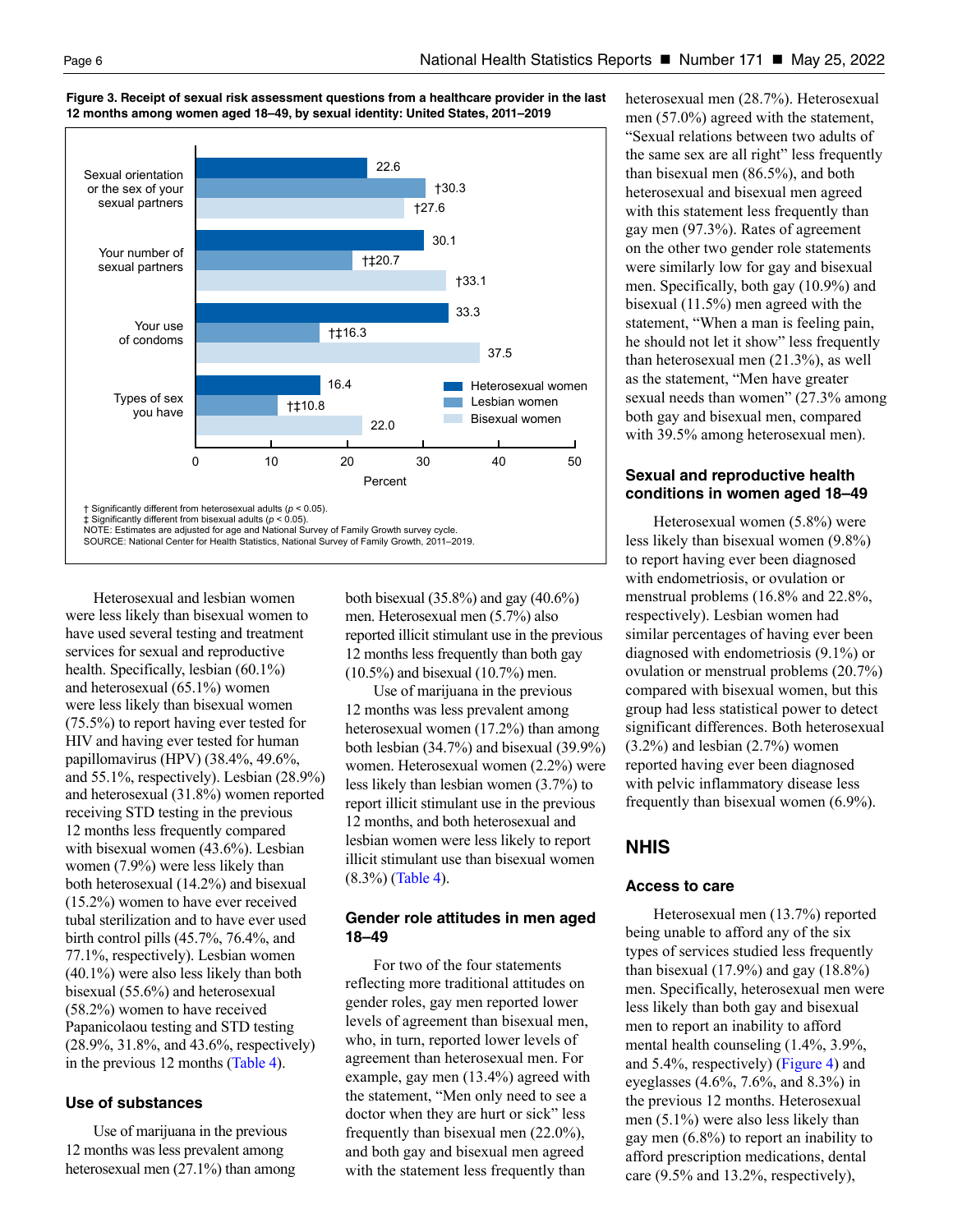and specialist care (3.4% and 4.6%) (Table 5). Compared with heterosexual men, bisexual men were more likely to report being unable to afford prescription medications (7.2%), dental care (12.3%), and specialist care (4.0%), but the differences were not statistically significant. Both bisexual (82.0%) and heterosexual (82.2%) men were less likely than gay men (87.6%) to have a usual place for medical care, or private health insurance (60.9%, 65.8%, and 70.2%, respectively). Heterosexual men (11.3%) were less likely to have Medicare coverage than bisexual (13.2%) and gay (15.2%) men. Gay men (9.6%) were less likely than heterosexual men (12.6%) to report a lack of health insurance. Although not statistically significant, the percentage of bisexual men (10.6%) with no health insurance was higher than that of gay men but lower than heterosexual men.

Heterosexual women (18.7%) reported being unable to afford any of

the six types of services studied less frequently than lesbian (24.7%) and bisexual (29.3%) women. Specifically, heterosexual women (7.7%) were less likely than lesbian (10.8%) and bisexual (13.1%) women to report an inability to afford eyeglasses, specialist care (5.0%, 7.5%, and 10.0%, respectively), and follow-up care (4.2%, 5.9%, and 7.2%) [\(Table 6\)](#page-14-0). Heterosexual (7.8%) and lesbian (10.0%) women were less likely than bisexual women (13.1%) to report an inability to afford prescription medications, dental care (12.6%, 16.3%, and 20.1%, respectively), and mental health counseling (2.5%, 4.6%, and 8.2%) [\(Figure 4\)](#page-6-0). Bisexual women (55.7%) reported having private health insurance less frequently than heterosexual (64.2%) and lesbian (64.7%) women. Bisexual women (12.4%) also reported having Medicaid more frequently than heterosexual women (10.4%). Both bisexual (87.2%) and lesbian (86.7%) women reported having a usual place

for medical care less frequently than heterosexual women (90.2%).

#### **Health status**

Heterosexual men (50.4%) were less likely than gay (53.4%) and bisexual (57.5%) men to report having ever been diagnosed with any of the six conditions studied. Specifically, heterosexual men were less likely than gay men to report lifetime diagnoses of cancer (8.1% and 12.1%, respectively) or hypertension (31.8% and 35.1%), and they were less likely than bisexual men to report lifetime diagnoses of heart disease (5.7% and 9.1%) (Table 5). Compared with gay men, bisexual men also had lower reported lifetime diagnoses of cancer (7.9%) and hypertension (33.5%), although the results were not statistically significant. Heterosexual men (11.1%) were less likely to report ever receiving a diagnosis of asthma than gay (13.3%) and bisexual (15.4%) men. In addition, both

<span id="page-6-0"></span>**Figure 4. Inability to afford mental health counseling in the past 12 months and serious psychological distress in the past 30 days among adults aged 18 and over, by sexual identity and sex: United States, 2013–2018**

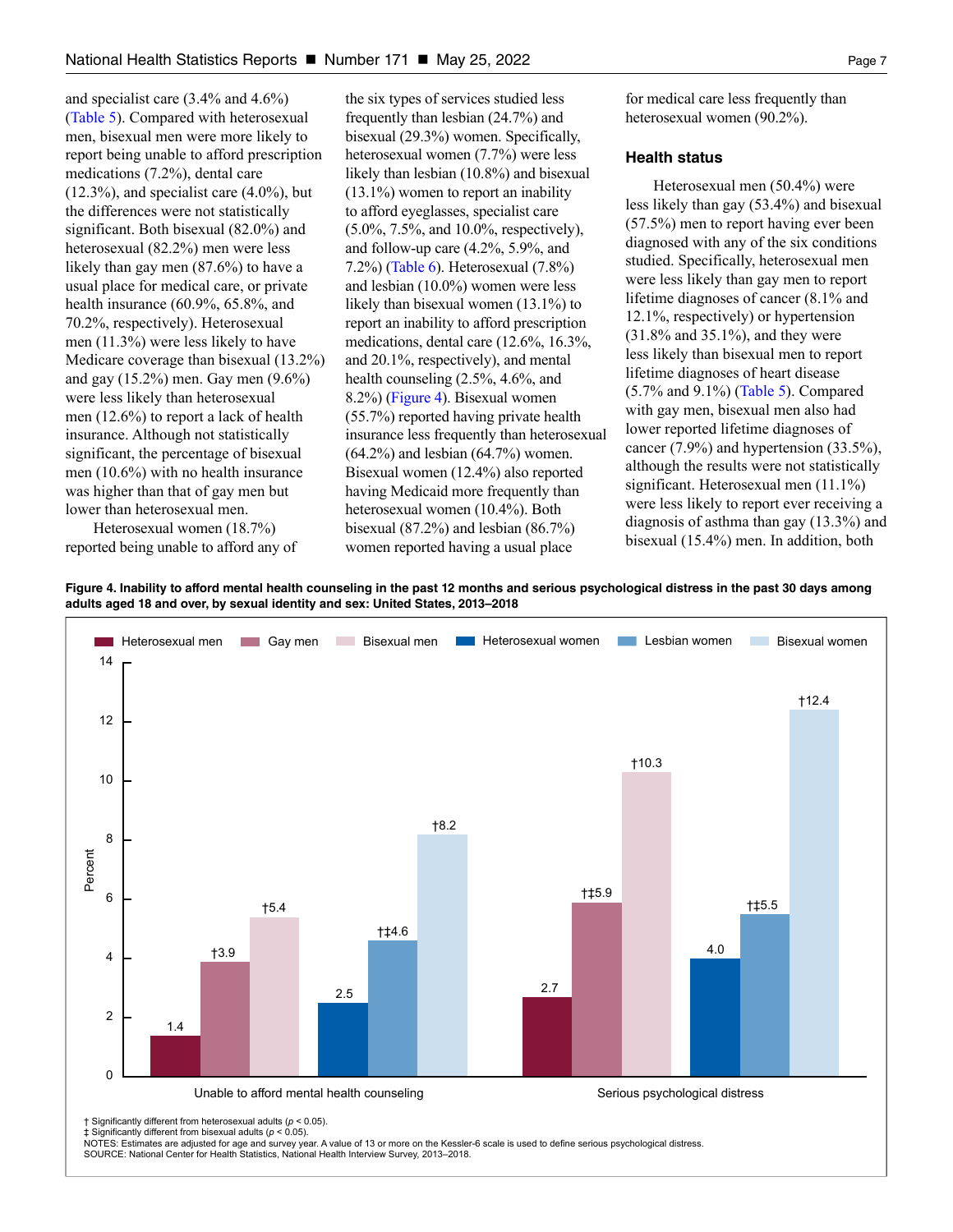heterosexual and gay men were less likely than bisexual men to report any functional limitation (30.8%, 34.0%, and 40.3%, respectively) or serious psychological distress (2.7%, 5.9%, and 10.3%); the higher prevalence of these two conditions in gay men than heterosexual men was statistically significant [\(Figure 4\)](#page-6-0).

Heterosexual women (52.9%) were less likely than lesbian (60.3%) and bisexual (67.6%) women to report having ever been diagnosed with any of the six conditions studied, and the difference between lesbian and bisexual women was also significant. Specifically, heterosexual women were less likely than lesbian and bisexual women to report lifetime diagnoses of arthritis (26.4%, 35.7%, and 36.8%, respectively) or asthma (14.4%, 21.2%, and 23.6%) [\(Table 6\)](#page-14-0). Heterosexual and lesbian women were also less likely than bisexual women to report ever receiving diagnoses of cancer (9.7%, 11.3%, and 14.9%, respectively), diabetes (9.0%, 11.2%, and 12.9%), and hypertension (29.9%, 29.4%, and 37.0%). Heterosexual and lesbian women were less likely than bisexual women to have any functional limitation (40.0%, 48.5%, and 59.7%, respectively) or serious psychological distress (4.0%, 5.5%, and 12.4%), and the differences between lesbian and bisexual women were also significant [\(Figure 4\)](#page-6-0).

#### **Smoking and heavy alcohol use**

Heterosexual men (17.4%) were less likely to report current smoking than gay men (21.2%) and less likely to report current heavy drinking than bisexual men (5.3% and 10.2%, respectively) (Table 5).

Current smoking was less prevalent among heterosexual women (13.3%) than among lesbian (20.7%) and bisexual (21.4%) women. Heterosexual women (4.9%) were also less likely to report current heavy drinking than lesbian (10.0%) and bisexual (10.7%) women [\(Table 6\)](#page-14-0).

# **Discussion**

The 2020 National Academies of Sciences, Engineering, and Medicine report, *Understanding the Well-being of LGBTQI+ Populations*, acknowledged the contributions of population-based studies to the evidence base on LGB

health (18). This is the first report to present national health statistics by sexual identity from NHANES, NHIS, and NSFG together, demonstrating the breadth of topics that NCHS data can address in generating evidence on the health of LGB people. Although the analytic samples from the three data systems varied in terms of maximum age, the general pattern of differences between sexual identity groups for several types of variables was consistent across data systems. For example, LGB people reported smoking or drinking heavily (in NHIS) and using marijuana and illicit stimulant drugs (in NSFG) more frequently than heterosexual people. At least three of the five reported conditions with a higher lifetime prevalence in lesbian and bisexual women in NHIS (diabetes, heart disease, and hypertension) are associated with overweight or obesity, which is consistent with findings from the NHANES physical examinations showing higher average body weight, waist circumference, and BMI in lesbian and bisexual women than heterosexual women.

Stratifying the analyses by sex revealed contrasting differences for men and women in the association of sexual identity with several measures of health and access to care. For example, mean body weight was lower in gay men than heterosexual men, but higher in lesbian and bisexual women than heterosexual women. Gay men were more likely than heterosexual men, but lesbian women were less likely than heterosexual women, to have received treatment for an STD in the previous 12 months. Whereas gay men reported having a usual place of medical care more often than heterosexual men, both lesbian and bisexual women reported having this type of health care access less often than heterosexual women. These findings suggest that the association of sexual identity with some indicators of health and access to care is different for men and women, which may have implications for the development of health programs and policies to reduce sexual orientation disparities and promote health equity.

The increased sample size that resulted from pooling data for multiple survey years allowed the analysis to

detect differences for several health indicators between the relatively small bisexual and gay or lesbian groups. Bisexual people were different from their gay or lesbian and heterosexual counterparts on several health indicators. For example, bisexual men and women reported serious psychological distress and any functional limitation more frequently than both gay or lesbian and heterosexual people. Among women, the prevalence of illicit stimulant use and an inability to afford mental health counseling in the previous 12 months was higher among those who were bisexual than lesbian or heterosexual. These findings demonstrate the importance of separating these groups to examine potential differences in various measures of health and health care use and may inform efforts to tailor accessible and affirmative services for these population subgroups (19,20).

Limitations in both survey measurement and analysis should be mentioned. One measurement limitation is the "something else" response category for the sexual orientation identity question in the three data systems. People choosing this response may be people who would identify as queer, pansexual, asexual, or another nonheterosexual identity if those response options were available; people of any sexual orientation who prefer to avoid personal disclosure without refusing to respond to the question may also have chosen the "something else" option. Another measurement limitation is the lack of any variable on gender identity in NCHS data systems that would allow for the identification of transgender people. In addition, because this report focuses on adults, sexual orientation differences in health among people under age 18 are not examined. Although the extent of missing data on sexual identity in NHANES (20.6%) is a concern, particularly because missingness was associated with the anthropometric outcome measures as well as age for both men and women, a nonresponse adjustment specifically for sexual identity was incorporated into the sample weights. Regarding analytic limitations, pooling the data from multiple years masks any time trend that may exist for a given variable, which is why the estimates were adjusted for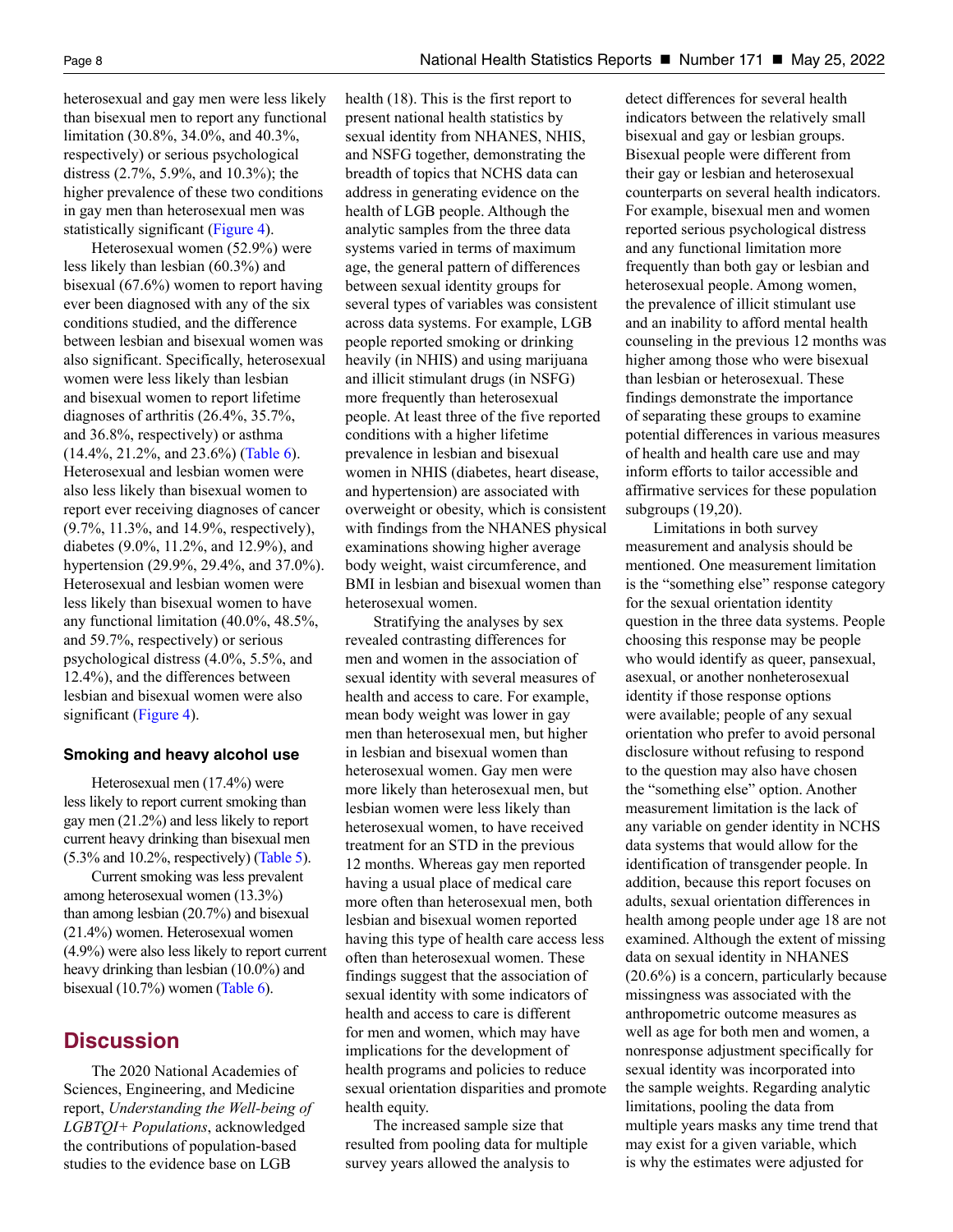the data system survey year or cycle. Even after pooling multiple years of data, group sample sizes still resulted in limited power to detect significant differences in statistical tests, as well as wide confidence intervals. Substantial differences in BMI were seen among racial and ethnic subgroups (21). In a sensitivity analysis, race and Hispanic origin was added as a control variable to the anthropometric measure analyses, and the results did not change appreciably.

# **Conclusion**

NHANES, NHIS, and NSFG enable research on a wide range of topics relevant to the health of LGB people. Combined, the results of this research can inform the development of health programs and policies to target and reduce disparities by sexual orientation and promote health equity. These resources can serve various initiatives within the U.S. Department of Health and Human Services to monitor progress toward the goal of improving the health, safety, and well-being of LGB people.

# **References**

- 1. Patterson JG, Jabson JM, Bowen DJ. Measuring sexual and gender minority populations in health surveillance. LGBT Health 4(2):82–105. 2017.
- 2. Institute of Medicine. The health of lesbian, gay, bisexual, and transgender people: Building a foundation for better understanding. Washington, DC: National Academies Press. 2011.
- 3. Patterson JG, Jabson JM. Sexual orientation measurement and chronic disease disparities: National Health and Nutrition Examination Survey, 2009–2014. Ann Epidemiol 28(2):72–85. 2018. Available from: [https://www.](https://www.sciencedirect.com/science/article/pii/S1047279717306191) [sciencedirect.com/science/article/pii/](https://www.sciencedirect.com/science/article/pii/S1047279717306191) [S1047279717306191.](https://www.sciencedirect.com/science/article/pii/S1047279717306191)
- 4. Copen CE. Receipt of a sexual risk assessment from a doctor or medical care provider in the past year among women and men aged 15–44 with recent sexual activity. National Health Statistics Reports; no 110. Hyattsville, MD: National Center for Health Statistics. 2018.
- 5. Dahlhamer JM, Galinsky AM, Joestl SS, Ward BW. Barriers to health care among adults identifying as sexual minorities: A US national study. Am J Public Health 106(6):1116–22. 2016. Available from: [https://www.](https://www.ncbi.nlm.nih.gov/pmc/articles/PMC4880242/) [ncbi.nlm.nih.gov/pmc/articles/](https://www.ncbi.nlm.nih.gov/pmc/articles/PMC4880242/) [PMC4880242/.](https://www.ncbi.nlm.nih.gov/pmc/articles/PMC4880242/)
- 6. Miller K. Cognitive testing of the NHANES sexual orientation questions. 2001. Available from: [https://www.](https://www.cdc.gov/qbank/report/Miller_NCHS_2001NHANESSexualityReport.pdf) [cdc.gov/qbank/report/Miller\\_](https://www.cdc.gov/qbank/report/Miller_NCHS_2001NHANESSexualityReport.pdf) [CHS\\_2001NHANESSexualityReport.](https://www.cdc.gov/qbank/report/Miller_NCHS_2001NHANESSexualityReport.pdf) [pdf](https://www.cdc.gov/qbank/report/Miller_NCHS_2001NHANESSexualityReport.pdf).
- 7. Miller K, Ryan JM. Design, development and testing of the NHIS sexual identity question. 2011. Available from: [https://wwwn.](https://wwwn.cdc.gov/qbank/report/Miller_NCHS_2011_NHIS%20Sexual%20Identity.pdf) [cdc.gov/qbank/report/Miller\\_](https://wwwn.cdc.gov/qbank/report/Miller_NCHS_2011_NHIS%20Sexual%20Identity.pdf) [NCHS\\_2011\\_NHIS%20Sexual%20](https://wwwn.cdc.gov/qbank/report/Miller_NCHS_2011_NHIS%20Sexual%20Identity.pdf) [Identity.pdf](https://wwwn.cdc.gov/qbank/report/Miller_NCHS_2011_NHIS%20Sexual%20Identity.pdf).
- 8. Ridolfo H, Perez K, Miller K. Testing of sexual identity and health related questions: Results of interviews conducted May– July 2005. 2011. Available from: [https://wwwn.cdc.gov/qbank/](https://wwwn.cdc.gov/qbank/report/Ridolfo_NCHS_2011_NCHSSexualityMeasures.pdf) [report/Ridolfo\\_NCHS\\_2011\\_](https://wwwn.cdc.gov/qbank/report/Ridolfo_NCHS_2011_NCHSSexualityMeasures.pdf) [NCHSSexualityMeasures.pdf.](https://wwwn.cdc.gov/qbank/report/Ridolfo_NCHS_2011_NCHSSexualityMeasures.pdf)
- 9. National Center for Health Statistics. Unweighted response rates for NHANES 2017–2018 by age and gender. Available from: [https://](https://wwwn.cdc.gov/nchs/data/nhanes3/ResponseRates/NHANES-2017-2018-Response-Rates-508.pdf) [wwwn.cdc.gov/nchs/data/nhanes3/](https://wwwn.cdc.gov/nchs/data/nhanes3/ResponseRates/NHANES-2017-2018-Response-Rates-508.pdf) [ResponseRates/NHANES-2017-2018-](https://wwwn.cdc.gov/nchs/data/nhanes3/ResponseRates/NHANES-2017-2018-Response-Rates-508.pdf) [Response-Rates-508.pdf](https://wwwn.cdc.gov/nchs/data/nhanes3/ResponseRates/NHANES-2017-2018-Response-Rates-508.pdf).
- 10. National Center for Health Statistics. 2017–2019 National Survey of Family Growth (NSFG): Summary of design and data collection methods. 2020. Available from: [https://www.](https://www.cdc.gov/nchs/data/nsfg/NSFG-2017-2019-Summary-Design-Data-Collection-508.pdf) [cdc.gov/nchs/data/nsfg/NSFG-](https://www.cdc.gov/nchs/data/nsfg/NSFG-2017-2019-Summary-Design-Data-Collection-508.pdf)[2017-2019-Summary-Design-Data-](https://www.cdc.gov/nchs/data/nsfg/NSFG-2017-2019-Summary-Design-Data-Collection-508.pdf)[Collection-508.pdf.](https://www.cdc.gov/nchs/data/nsfg/NSFG-2017-2019-Summary-Design-Data-Collection-508.pdf)
- 11. National Center for Health Statistics. National Health Interview Survey: 2018 survey description. 2019.
- 12. Jones JM. LGBT identification rises to 5.6% in latest U.S. estimate. February 24, 2021. Gallup. Available from: [https://news.gallup.com/](https://news.gallup.com/poll/329708/lgbt-identification-rises-latest-estimate.aspx) [poll/329708/lgbt-identification-rises](https://news.gallup.com/poll/329708/lgbt-identification-rises-latest-estimate.aspx)[latest-estimate.aspx.](https://news.gallup.com/poll/329708/lgbt-identification-rises-latest-estimate.aspx)
- 13. National Center for Health Statistics. Variance estimation guidance, NHIS 2016–2017 (adapted from NHIS survey description documents). 2018. Available from: [https://www.cdc.gov/](https://www.cdc.gov/nchs/data/nhis/2016var.pdf) [nchs/data/nhis/2016var.pdf](https://www.cdc.gov/nchs/data/nhis/2016var.pdf).
- 14. Ward BW, Dahlhamer JM, Galinsky AM, Joestl SS. Sexual orientation and health among U.S. adults: National Health Interview Survey, 2013. National Health Statistics Reports; no 77. Hyattsville, MD: National Center for Health Statistics. 2014. Available from: [https://www.cdc.gov/nchs/data/](https://www.cdc.gov/nchs/data/nhsr/nhsr077.pdf) [nhsr/nhsr077.pdf](https://www.cdc.gov/nchs/data/nhsr/nhsr077.pdf).
- 15. Chandra A, Mosher WD, Copen C, Sionean C. Sexual behavior, sexual attraction, and sexual identity in the United States: Data from the 2006–2008 National Survey of Family Growth. National Health Statistics Reports; no 36. Hyattsville, MD: National Center for Health Statistics. 2011.
- 16. StataCorp. Stata (Release 16.0) [computer software]. 2020.
- 17. Parker JD, Talih M, Malec DJ, Beresovsky V, Carroll M, Gonzalez JF Jr, et al. National Center for Health Statistics data presentation standards for proportions. National Center for Health Statistics. Vital Health Stat 2(175). 2017.
- 18. The National Academies of Sciences, Engineering, and Medicine. Understanding the well-being of LGBTQI+ populations. Washington, DC: The National Academies Press. 2020.
- 19. Plöderl M, Tremblay P. Mental health of sexual minorities. A systematic review. Int Rev Psychiatry 27(5):367–85. 2015.
- 20. Pachankis JE, Clark KA, Jackson SD, Pereira K, Levine D. Current capacity and future implementation of mental health services in U.S. LGBTQ community centers. Psychiatr Serv 72(6):669–76. 2021.
- 21. Fryar CD, Carroll MD, Gu Q, Afful J, Ogden CL. Anthropometric reference data for children and adults: United States, 2015–2018. National Center for Health Statistics. Vital Health Stat 3(46). 2021.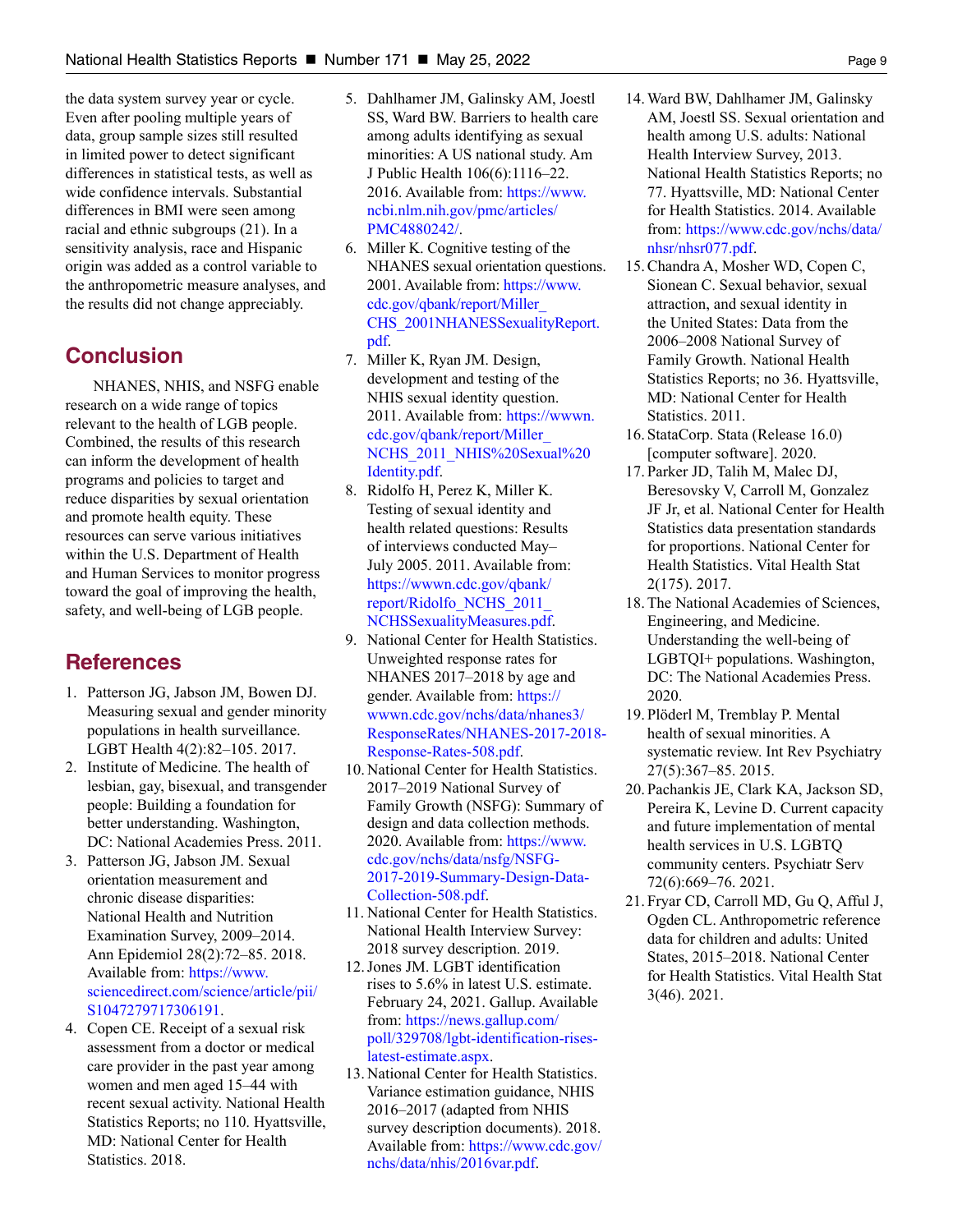#### <span id="page-9-0"></span>**Table 1. Percent distribution of selected demographic characteristics of adults in the United States, by sex: National Health and Nutrition Examination Survey, National Survey of Family Growth, and National Health Interview Survey**

| Characteristic          | NHANES 2005-2018<br>(aged 18-59)  | NSFG 2011-2019<br>(aged 18-49) | NHIS 2013-2018<br>(aged 18 and over) |
|-------------------------|-----------------------------------|--------------------------------|--------------------------------------|
| Men                     | Percent (95% confidence interval) |                                |                                      |
| Sexual identity:        |                                   |                                |                                      |
|                         | $2.6(2.0-3.3)$                    | $2.2(1.9-2.6)$                 | $1.8(1.7 - 2.0)$                     |
|                         | $1.3(1.0-1.6)$                    | $2.1(1.8-2.4)$                 | $0.6(0.5 - 0.7)$                     |
|                         | 96.1 (95.4-96.8)                  | 95.7 (95.2-96.1)               | 97.6 (97.4-97.7)                     |
| Race and ethnicity:     |                                   |                                |                                      |
|                         | 18.2 (16.2-20.4)                  | 20.0 (18.0-22.1)               | 16.2 (15.4-17.0)                     |
|                         | $11.4(10.1 - 12.8)$               | $12.9(11.6 - 14.3)$            | $10.9(10.5 - 11.4)$                  |
|                         | $62.3(59.6 - 65.0)$               | $60.5(58.2 - 62.7)$            | 65.1 (64.2-66.0)                     |
|                         | $8.1(7.3 - 9.0)$                  | $6.7(5.7 - 7.9)$               | $7.8(7.4 - 8.2)$                     |
| Age group (years) $3$ : |                                   |                                |                                      |
|                         | $30.7(29.5 - 31.9)$               | 45.9 (44.3-47.5)               | 21.9 (21.4-22.5)                     |
|                         | 22.3 (21.4-23.1)                  | 36.6 (35.3-38.0)               | 17.3 (17.0-17.7)                     |
|                         | 23.9 (22.9-24.9)                  | $17.5(16.4 - 18.6)$            | 17.0 (16.7-17.4)                     |
|                         | 23.2 (22.2-24.2)                  |                                | 17.6 (17.3-18.0)                     |
|                         |                                   |                                | 26.1 (25.6-26.6)                     |
| Women                   |                                   |                                |                                      |
| Sexual identity:        |                                   |                                |                                      |
|                         | $1.4(1.1-1.8)$                    | $2.0(1.7-2.4)$                 | $1.4(1.3-1.6)$                       |
|                         | $4.5(4.0 - 5.0)$                  | $7.0(6.5 - 7.6)$               | $1.3(1.2 - 1.4)$                     |
|                         | 94.1 (93.5-94.7)                  | 90.9 (90.3-91.6)               | 97.2 (97.1-97.4)                     |
| Race and ethnicity:     |                                   |                                |                                      |
|                         | 17.1 (15.2-19.1)                  | 19.2 (17.3-21.3)               | 15.2 (14.5-15.9)                     |
|                         | 13.2 (11.6-14.9)                  | $15.0(13.6 - 16.6)$            | 12.4 (11.8-12.9)                     |
|                         | $61.2(58.3 - 64.0)$               | 59.1 $(56.8 - 61.3)$           | 64.2 (63.3-65.1)                     |
|                         | $8.6(7.7-9.5)$                    | $6.7(5.5 - 8.1)$               | $8.2(7.9 - 8.6)$                     |
| Age group (years) $3$ : |                                   |                                |                                      |
|                         | 29.6 (28.4-30.9)                  | 44.9 (43.8-46.1)               | 20.3 (19.8-20.7)                     |
|                         | 22.3 (21.3-23.3)                  | $37.1(36.1 - 38.1)$            | $16.8(16.5 - 17.1)$                  |
|                         | 24.5 (23.5-25.5)                  | $18.0(17.1 - 18.9)$            | $16.4(16.1 - 16.8)$                  |
|                         | 23.6 (22.6-24.7)                  |                                | 17.5 (17.2-17.9)                     |
|                         |                                   |                                | 28.9 (28.4-29.4)                     |

- Data not available.

1In the NHANES public use file, 61.7% of adults in the "Hispanic (any race)" group were categorized as Mexican American and 38.3% as "other Hispanic." For this report, Mexican American and "other Hispanic" were combined into "Hispanic (any race)" for consistency in comparing the three data systems.

<sup>2</sup>In the original NHIS file, 71.1% of adults in the "non-Hispanic other" group were categorized as Asian or Pacific Islander. For this report, the "non-Hispanic other" and Asian or Pacific Islander groups<br>were combined fo

3Maximum age for NSFG participants was 44 years for 2011–2015 and 49 years for 2015–2019. In addition, the original NSFG file included people aged 15–17 years. The analytic sample for this report excluded people aged 15–17 to focus on adults aged 18 and over in all three data systems.

NOTES: NHANES is National Health and Nutrition Examination Survey. NSFG is National Survey of Family Growth. NHIS is National Health Interview Survey.

SOURCES: National Center for Health Statistics, National Health and Nutrition Examination Survey, 2005–2018; and National Survey of Family Growth, 2011–2019; and National Health Interview Survey, 2013–2018.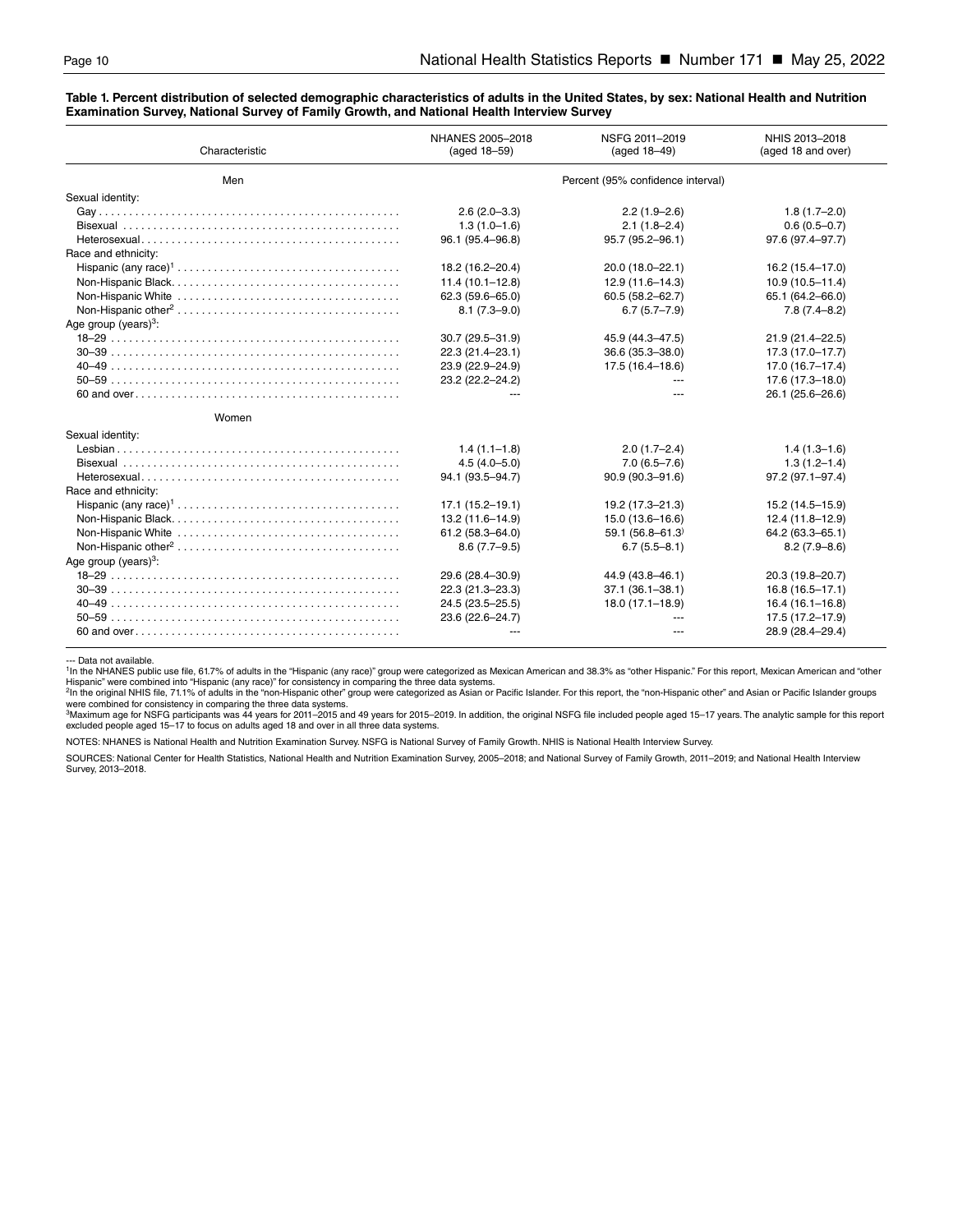#### <span id="page-10-0"></span>**Table 2. Age- and examination cycle-adjusted mean body weight, height, waist circumference, and body mass index among adults aged 18–59, by sexual identity and sex: United States, 2005–2018**

| Characteristic | Gay or lesbian                 | Bisexual             | Heterosexual        |
|----------------|--------------------------------|----------------------|---------------------|
| Men            | Mean (95% confidence interval) |                      |                     |
|                | +190.2 (183.3-197.2)           | 199.7 (191.1-208.3)  | 198.9 (196.3-199.5) |
|                | $+0.96(0.93 - 0.99)$           | $1.01(0.96 - 1.05)$  | 1.00                |
|                | 69.6 (69.2-70.1)               | 69.4 (68.9-70.0)     | 69.5 (69.4–69.6)    |
|                | $1.00(1.00 - 1.01)$            | $1.00(0.99 - 1.01)$  | 1.00                |
|                | 38.4 (37.5-39.4)               | $39.9(38.7 - 41.1)$  | $39.3(39.1 - 39.6)$ |
|                | $0.98(0.95 - 1.00)$            | $1.01(0.98 - 1.04)$  | 1.00                |
|                | +27.5 (26.5-28.5)              | 29.1 (27.9-30.3)     | 28.8 (28.5-29.0)    |
|                | $+0.96(0.92 - 0.99)$           | $1.01(0.97 - 1.05)$  | 1.00                |
| Women          |                                |                      |                     |
|                | +181.9 (174.0-189.9)           | +177.5 (171.7–183.4) | 169.7 (168.3-171.2) |
|                | +1.07 (1.03-1.12)              | $+1.05(1.01-1.08)$   | 1.00                |
|                | 64.4 (64.0-64.9)               | 64.1 (63.8-64.3)     | 64.1 (64.0-64.2)    |
|                | $1.01(1.00 - 1.01)$            | $1.00(1.00 - 1.00)$  | 1.00                |
|                | +39.3 (38.0-40.5)              | +38.5 (37.7-39.4)    | 37.5 (37.3-37.7)    |
|                | $+1.05(1.01-1.08)$             | $+1.03(1.01-1.05)$   | 1.00                |
|                | †30.8 (29.5–32.2)              | $+30.3(29.4-31.3)$   | 29.0 (28.8-29.3)    |
|                | $+1.06(1.01 - 1.11)$           | $+1.05(1.01 - 1.08)$ | 1.00                |

† Significantly different from heterosexual (*p* < 0.05).

NOTE: Estimates are adjusted for age and National Health and Nutrition Examination Survey examination cycle.

SOURCE: National Center for Health Statistics, National Health and Nutrition Examination Survey, 2005–2018.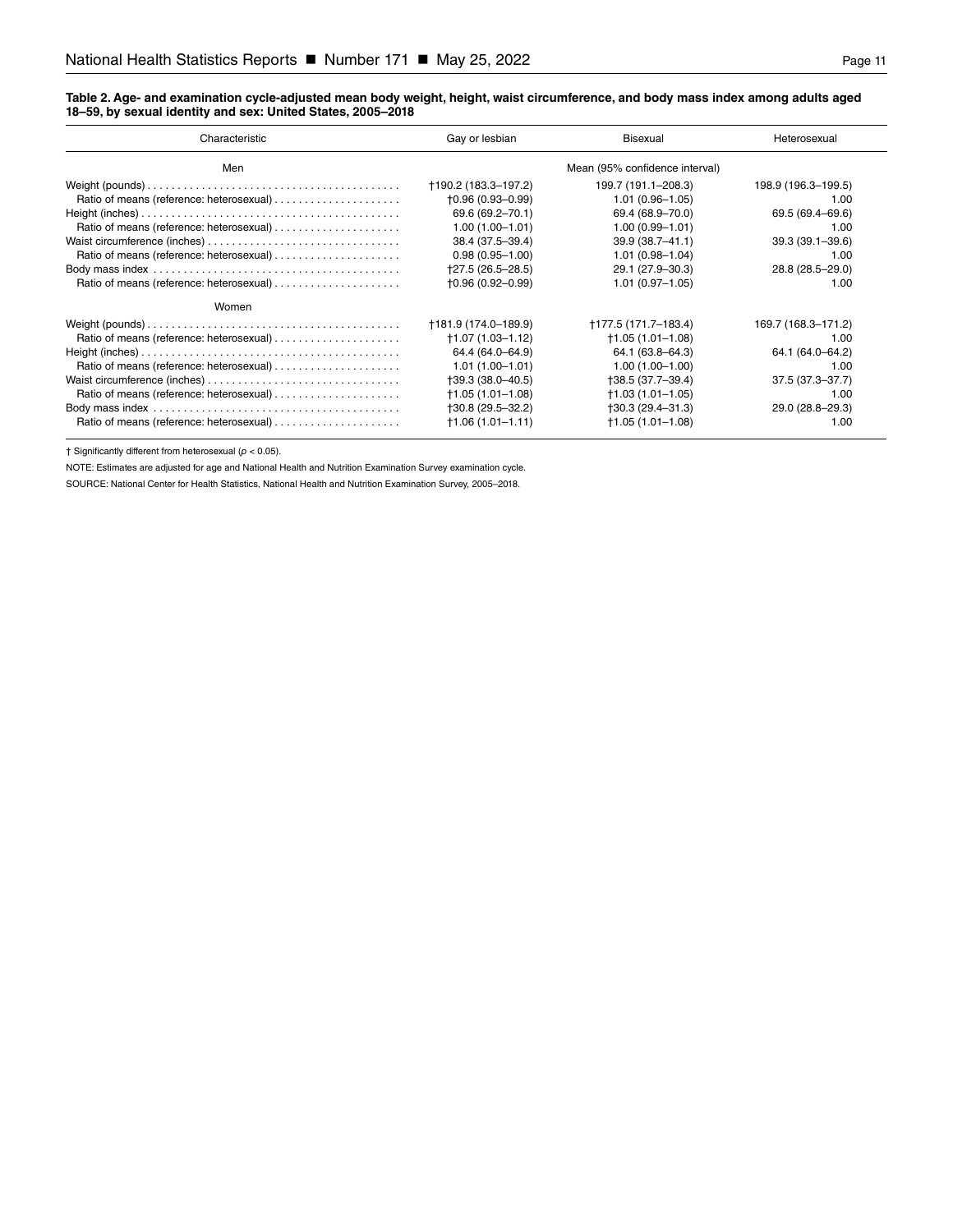#### <span id="page-11-0"></span>**Table 3. Age- and survey cycle-adjusted percentages of sexual behavior and risk assessment and sexual and reproductive health service use, substance use, and gender role attitudes among men aged 18–49, by sexual identity: United States, 2011–2019**

| Characteristic                                                                                                            | Gay                               | <b>Bisexual</b>   | Heterosexual        |
|---------------------------------------------------------------------------------------------------------------------------|-----------------------------------|-------------------|---------------------|
| Sexual behavior                                                                                                           | Percent (95% confidence interval) |                   |                     |
| Lifetime experience:                                                                                                      |                                   |                   |                     |
|                                                                                                                           | $+151.1(43.1-60.1)$               | +87.3 (83.4-91.4) | 94.4 (93.8-94.9)    |
| Sex with male, ever. $\dots\dots\dots\dots\dots\dots\dots\dots\dots\dots\dots\dots\dots\dots\dots\dots$                   | ++94.4 (91.9-97.0)                | +69.5 (63.1-76.4) | $2.7(2.4-3.2)$      |
| Total number of sexual partners, past 12 months <sup>1</sup> :                                                            |                                   |                   |                     |
|                                                                                                                           | $7.9(5.2 - 11.5)$                 | $9.0(5.2 - 14.6)$ | $6.8(6.2 - 7.5)$    |
|                                                                                                                           | +37.3 (31.4-44.1)                 | +47.0 (38.9-55.2) | 73.3 (72.3-74.4)    |
|                                                                                                                           | +17.4 (12.3-23.9)                 | +16.5 (11.0-23.8) | $9.2(8.5 - 9.8)$    |
| Three or more $\ldots$ $\ldots$ $\ldots$ $\ldots$ $\ldots$ $\ldots$ $\ldots$ $\ldots$ $\ldots$ $\ldots$ $\ldots$ $\ldots$ | †‡36.5 (30.5-43.2)                | †25.9 (20.9-31.6) | $10.7(10.0 - 11.4)$ |
| Sexual risk assessment                                                                                                    |                                   |                   |                     |
| In the last 12 months, has a doctor or other medical care provider<br>asked you about:                                    |                                   |                   |                     |
|                                                                                                                           | ++47.7 (42.1-53.7)                | †37.3 (30.8–44.7) | 21.9 (20.9-23.0)    |
| Your sexual orientation or the sex of your sexual partners                                                                | †‡36.2 (30.9–42.2)                | †21.6 (16.7-27.5) | $13.9(13.1 - 14.8)$ |
|                                                                                                                           | +32.7 (26.9-39.4)                 | †23.9 (18.3-30.5) | 12.7 (11.9-13.6)    |
|                                                                                                                           | $+139.1(33.8-45.1)$               | †25.6 (20.3–31.9) | $15.3(14.4 - 16.3)$ |
| The types of sex you have, whether vaginal, oral, or anal                                                                 | †‡31.5 (26.1-37.7)                | †17.3 (12.3–23.6) | $7.9(7.2 - 8.6)$    |
| Use of sexual health services                                                                                             |                                   |                   |                     |
| Lifetime use:                                                                                                             |                                   |                   |                     |
|                                                                                                                           | +23.1 (17.6-29.7)                 | +23.4 (17.0-31.4) | $15.5(14.5 - 16.5)$ |
| Ever had HIV test outside of blood donation<br>Past 12 months:                                                            | ++79.8 (74.7-85.0)                | +58.7 (52.5-65.5) | 48.4 (46.9-50.0)    |
| Tested for sexually transmitted disease                                                                                   | ++47.9 (41.6-54.9)                | †27.2 (21.0-34.6) | 14.9 (14.0-15.8)    |
|                                                                                                                           | ++14.4 (10.2-19.6)                | $+6.0(3.5-9.6)$   | $2.1(1.8-2.4)$      |
| Substance use, past 12 months                                                                                             |                                   |                   |                     |
|                                                                                                                           | +40.6 (33.9-48.2)                 | +35.8 (29.7-42.8) | 27.1 (25.9-28.5)    |
|                                                                                                                           | $+10.5(6.8-15.5)$                 | $+10.7(7.2-15.3)$ | $5.7(5.1 - 6.3)$    |
| Gender role attitudes                                                                                                     |                                   |                   |                     |
| Respondent agreed or strongly agreed with statement:                                                                      |                                   |                   |                     |
| When a man is feeling pain he should not let it show                                                                      | $+10.9(6.2-17.8)$                 | $+11.5(7.5-16.9)$ | 21.3 (20.2-22.5)    |
| Men only need to see a doctor when they are hurt or sick                                                                  | †‡13.4 (8.8–19.6)                 | †22.0 (16.9-28.2) | 28.7 (27.3-30.1)    |
| Men have greater sexual needs than women                                                                                  | †27.3 (21.7-33.9)                 | †27.3 (21.7–33.8) | 39.5 (38.1-40.9)    |
| Sexual relations between two adults of the                                                                                | †‡97.3 (95.4-99.2)                | +86.5 (81.3-92.0) | 57.0 (55.2-58.9)    |

† Significantly different from heterosexual (p < 0.05).<br>‡ Significantly different from bisexual (p < 0.05).<br><sup>1</sup>This variable is derived from the sum of different-sex sexual partners in the past year (oppyearnum) and same-s

NOTES: The maximum age for National Survey of Family Growth (NSFG) participants was 44 years for 2011-2015 and 49 years for 2016-2019. Estimates are adjusted for age and NSFG cycle. SOURCE: National Center for Health Statistics, National Survey of Family Growth, 2011–2019.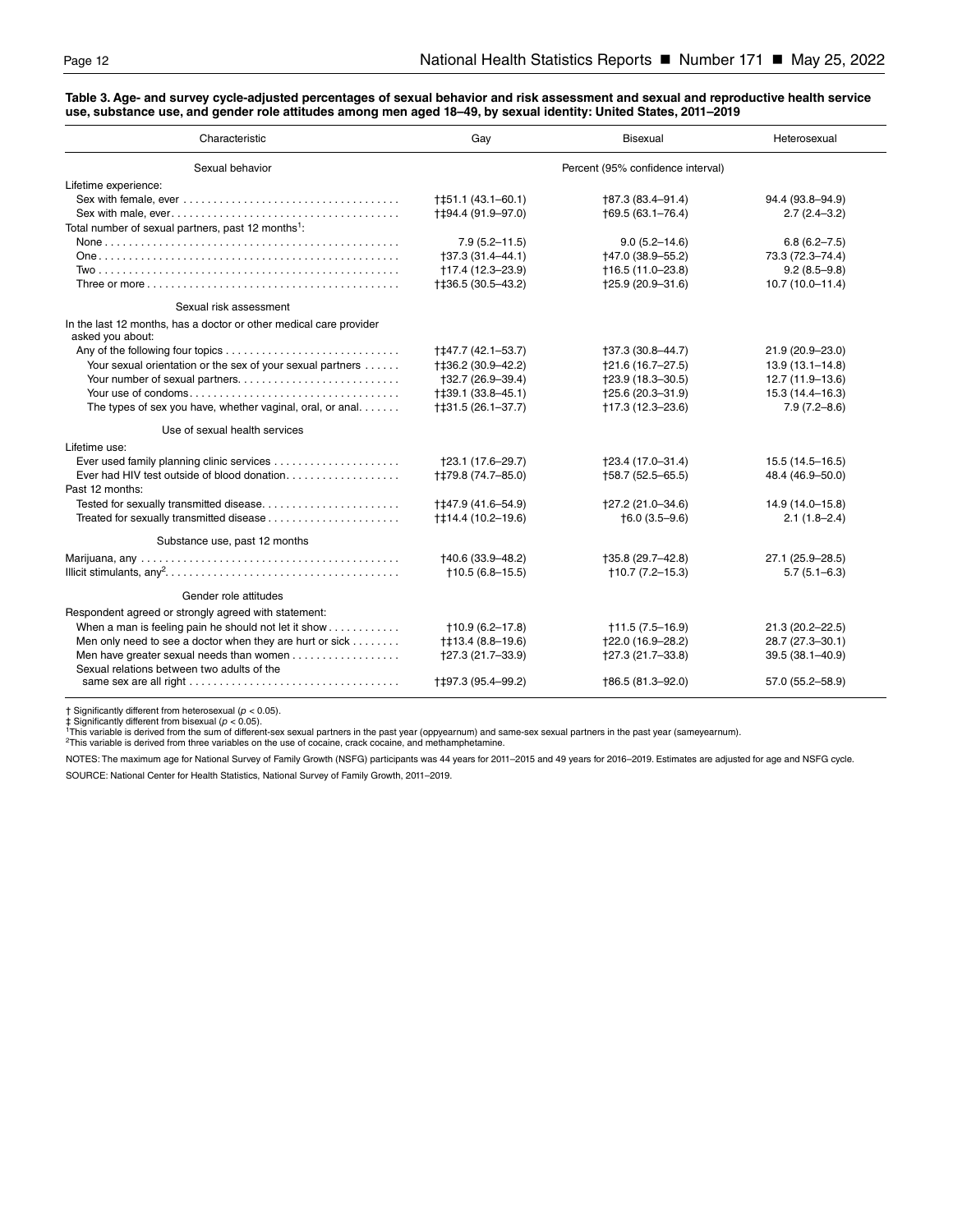<span id="page-12-0"></span>**Table 4. Age- and survey cycle-adjusted percentages of sexual behavior and risk assessment and sexual and reproductive health service use, and substance use among women aged 18–49, by sexual identity: United States, 2011–2019**

| Characteristic                                                                                       | Lesbian                           | <b>Bisexual</b>      | Heterosexual        |
|------------------------------------------------------------------------------------------------------|-----------------------------------|----------------------|---------------------|
| Sexual behavior                                                                                      | Percent (95% confidence interval) |                      |                     |
| Lifetime experience:                                                                                 |                                   |                      |                     |
|                                                                                                      | ++74.5 (67.7-81.9)                | +96.6 (95.7-97.6)    | 94.9 (94.4-95.4)    |
|                                                                                                      | ++91.0 (86.9-95.2)                | †77.7 (74.7–80.7)    | 12.3 (11.5-13.2)    |
| Total number of sexual partners, past 12 months <sup>1</sup> :                                       |                                   |                      |                     |
|                                                                                                      | $+3.6(1.7-6.5)$                   | $5.9(4.3 - 8.0)$     | $6.9(6.3 - 7.5)$    |
|                                                                                                      | <b>†</b> ‡71.8 (65.8-78.1)        | †55.8 (52.1–59.7)    | 77.5 (76.4-78.6)    |
|                                                                                                      | $+12.7(9.1-17.2)$                 | $+14.5(12.1-17.1)$   | $8.9(8.2 - 9.5)$    |
|                                                                                                      | $†$ $\uparrow$ 11.3 (7.5 - 16.4)  | †21.1 (18.2-24.4)    | $6.7(6.2 - 7.4)$    |
| Sexual risk assessment                                                                               |                                   |                      |                     |
| In the last 12 months, has a doctor or other medical care provider<br>asked you about <sup>2</sup> : |                                   |                      |                     |
|                                                                                                      | <b>‡41.5 (34.1–50.1)</b>          | $+51.4(47.1 - 56.0)$ | 44.0 (42.4–45.7)    |
| Your sexual orientation or the sex of your sexual partners                                           | $+30.3(23.3 - 38.9)$              | +27.6 (24.4-31.2)    | 22.6 (21.4-24.0)    |
|                                                                                                      | +‡20.7 (15.7-26.8)                | $+33.1(29.3-37.4)$   | $30.1(28.7 - 31.5)$ |
|                                                                                                      | ++16.3 (11.8-21.9)                | $37.5(33.1 - 42.3)$  | 33.3 (31.7-35.0)    |
| The types of sex you have, whether vaginal, oral, or anal                                            | ++10.8 (7.9-14.5)                 | 22.0 (18.7-25.9)     | 16.4 (15.4–17.5)    |
| Use of sexual and reproductive health services                                                       |                                   |                      |                     |
| Lifetime:                                                                                            |                                   |                      |                     |
|                                                                                                      | $\pm 60.1(53.7 - 68.8)$           | +75.5 (72.5-78.5)    | 65.1 (63.6-66.7)    |
|                                                                                                      | †‡38.4 (31.9–45.9)                | +55.1 (51.5-59.0)    | 49.6 (48.2-51.2)    |
|                                                                                                      | ++7.9 (4.4-13.0)                  | 15.2 (12.5-18.3)     | 14.2 (13.2-15.2)    |
|                                                                                                      | ++45.7 (39.1-53.2)                | 77.1 (74.3-80.0)     | 76.4 (75.3-77.5)    |
| Past 12 months:                                                                                      |                                   |                      |                     |
| Tested for sexually transmitted disease <sup>3</sup>                                                 | ‡28.9 (22.7-36.2)                 | †43.6 (39.7–47.7)    | $31.8(30.6 - 33.1)$ |
|                                                                                                      | $±2.7(1.3-5.0)$                   | $6.5(4.9 - 8.5)$     | $4.2(3.8 - 4.7)$    |
|                                                                                                      | ++40.1 (32.8-48.5)                | 55.6 (51.8-59.5)     | 58.2 (57.0-59.5)    |
| Sexual and reproductive health:                                                                      |                                   |                      |                     |
|                                                                                                      | $9.1(5.0-15.1)$                   | $+9.8(7.3-12.9)$     | $5.8(5.2 - 6.5)$    |
| Ever diagnosed with ovulation or menstrual problems                                                  | 20.7 (15.2-27.6)                  | †22.8 (20.0-25.9)    | 16.8 (15.8-17.9)    |
| Ever diagnosed with uterine fibroids                                                                 | $7.0(3.9 - 11.6)$                 | $6.5(4.7 - 8.8)$     | $6.4(5.8 - 7.1)$    |
| Ever treated for pelvic inflammatory disease                                                         | $\pm 2.7(1.3 - 4.9)$              | $+6.9(5.1-9.2)$      | $3.2(2.8-3.6)$      |
| Substance use, past 12 months                                                                        |                                   |                      |                     |
|                                                                                                      | †34.7 (29.0-41.3)                 | $+39.9(36.1 - 43.9)$ | 17.2 (16.2-18.3)    |
|                                                                                                      | $+13.7(1.9-6.4)$                  | $†8.3(6.5-10.4)$     | $2.2(1.9-2.6)$      |

† Significantly different from heterosexual (ρ < 0.05).<br>‡ Significantly different from bisexual (ρ < 0.05).<br>\* This variable is derived from the sum of different-sex sexual partners in the past year (oppyearnum) and same-se

<sup>2</sup>These variables were unavailable in 2011 and 2012 but were available for 2013–2019.<br><sup>3</sup>This variable is derived from "other STD test from the past year" (stdothr12) and "chlamydia test from the past year" (chlamtst).<br><sup>4</sup>

NOTES: The maximum age for National Survey of Family Growth (NSFG) participants was 44 years for 2011-2015 and 49 years for 2016-2019. Estimates are adjusted for age and NSFG survey cycle. SOURCE: National Center for Health Statistics, National Survey of Family Growth, 2011–2019.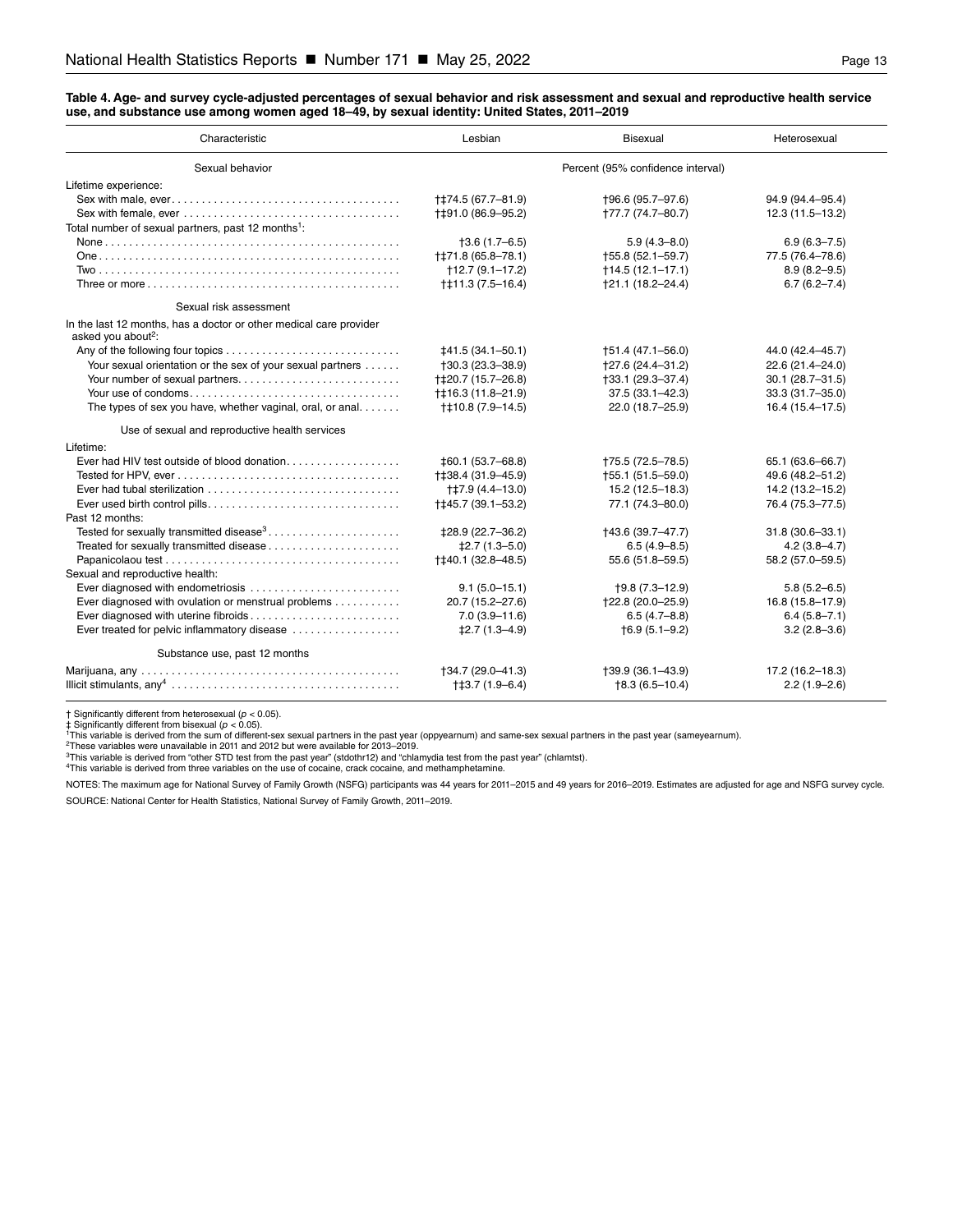#### **Table 5. Age- and survey year-adjusted percentages of access to care, health status, and health behavior among men aged 18 and over, by sexual identity: United States, 2013–2018**

| Characteristic                                                                                    | Gay                               | <b>Bisexual</b>             | Heterosexual        |
|---------------------------------------------------------------------------------------------------|-----------------------------------|-----------------------------|---------------------|
| Access to care                                                                                    | Percent (95% confidence interval) |                             |                     |
| Unable to afford in the past 12 months:                                                           |                                   |                             |                     |
|                                                                                                   | +18.8 (16.5-21.2)                 | +17.9 (13.7-23.1)           | 13.7 (13.3-14.0)    |
|                                                                                                   | $\uparrow$ 6.8 (5.4–8.4)          | $7.2(4.0 - 11.9)$           | $5.1(4.9-5.4)$      |
|                                                                                                   | $+3.9(2.9-5.1)$                   | $+5.4(2.8-9.4)$             | $1.4(1.3-1.5)$      |
| Dental care $\ldots \ldots \ldots \ldots \ldots \ldots \ldots \ldots \ldots \ldots \ldots \ldots$ | $+13.2(11.2-15.4)$                | $12.3(8.5 - 17.2)$          | $9.5(9.2 - 9.8)$    |
|                                                                                                   | $+7.6(6.1 - 9.3)$                 | $+8.3(5.0-13.1)$            | $4.6(4.4 - 4.8)$    |
|                                                                                                   | $+4.6(3.4 - 6.2)$                 | $4.0(2.2 - 6.8)$            | $3.4(3.2 - 3.6)$    |
|                                                                                                   | $3.5(2.4 - 4.9)$                  | $2.4(1.2 - 4.3)$            | $2.7(2.6-2.9)$      |
| Has a usual place to go for medical care                                                          | +‡87.6 (85.6-89.5)                | 82.0 (78.0-86.4)            | 82.2 (81.7-82.6)    |
| Insurance coverage:                                                                               |                                   |                             |                     |
|                                                                                                   | +‡70.2 (67.5-73.0)                | 60.9 (55.2-67.0)            | 65.8 (65.2-66.4)    |
|                                                                                                   | $+13.2(11.4-15.2)$                | $+15.2(11.5-19.6)$          | $11.3(11.0 - 11.5)$ |
|                                                                                                   | $5.8(4.3 - 7.7)$                  | $7.8(5.3 - 11.1)$           | $6.6(6.3 - 6.9)$    |
|                                                                                                   | $3.2(2.3 - 4.4)$                  | $4.5(2.0 - 8.7)$            | $3.7(3.5 - 3.9)$    |
|                                                                                                   | $+9.6(8.0-11.4)$                  | $10.6(7.5 - 14.5)$          | $12.6(12.2 - 13.0)$ |
| <b>Health status</b>                                                                              |                                   |                             |                     |
|                                                                                                   | $+53.4(50.8-56.1)$                | +57.5 (52.3-63.1)           | 50.4 (49.9-50.8)    |
|                                                                                                   | 19.3 (17.2-21.7)                  | 23.1 (18.5-28.6)            | 19.6 (19.2-20.0)    |
|                                                                                                   | $+13.3(11.3-15.5)$                | $+15.4(11.6-20.2)$          | $11.1(10.8 - 11.5)$ |
|                                                                                                   | $+12.1(10.1-14.4)$                | $7.9(4.5 - 12.8)$           | $8.1(7.9 - 8.4)$    |
|                                                                                                   | $8.6(7.0 - 10.4)$                 | $10.9(7.4-15.5)$            | $10.0(9.7-10.2)$    |
| Diagnosed heart disease, ever                                                                     | $6.3(4.8 - 8.2)$                  | $+9.1(6.0-13.2)$            | $5.7(5.5 - 5.9)$    |
|                                                                                                   | +35.1 (32.4-37.9)                 | $33.5(28.5 - 39.1)$         | 31.8 (31.4-32.2)    |
|                                                                                                   | $†15.9(4.5-7.6)$                  | $+10.3(6.3-15.9)$           | $2.7(2.6-2.9)$      |
|                                                                                                   | ++34.0 (31.4-36.7)                | $\uparrow$ 40.3 (34.8-46.4) | $30.8(30.3 - 31.3)$ |
| Health behavior                                                                                   |                                   |                             |                     |
|                                                                                                   | †21.2 (18.7–24.1)                 | 19.9 (15.8-24.8)            | 17.4 (17.0-17.8)    |
|                                                                                                   | $5.1(3.9-6.5)$                    | $+10.2(6.6-15.2)$           | $5.3(5.1 - 5.5)$    |

† Significantly different from heterosexual ( $p < 0.05$ ).<br>† Significantly different from bisexual ( $p < 0.05$ ).<br>† A value of 13 or more on the Kessler-6 scale is used to define serious psychological distress in the past 30 d

NOTE: Estimates are adjusted for age and National Health Interview Survey year.

SOURCE: National Center for Health Statistics, National Health Interview Survey, 2013–2018.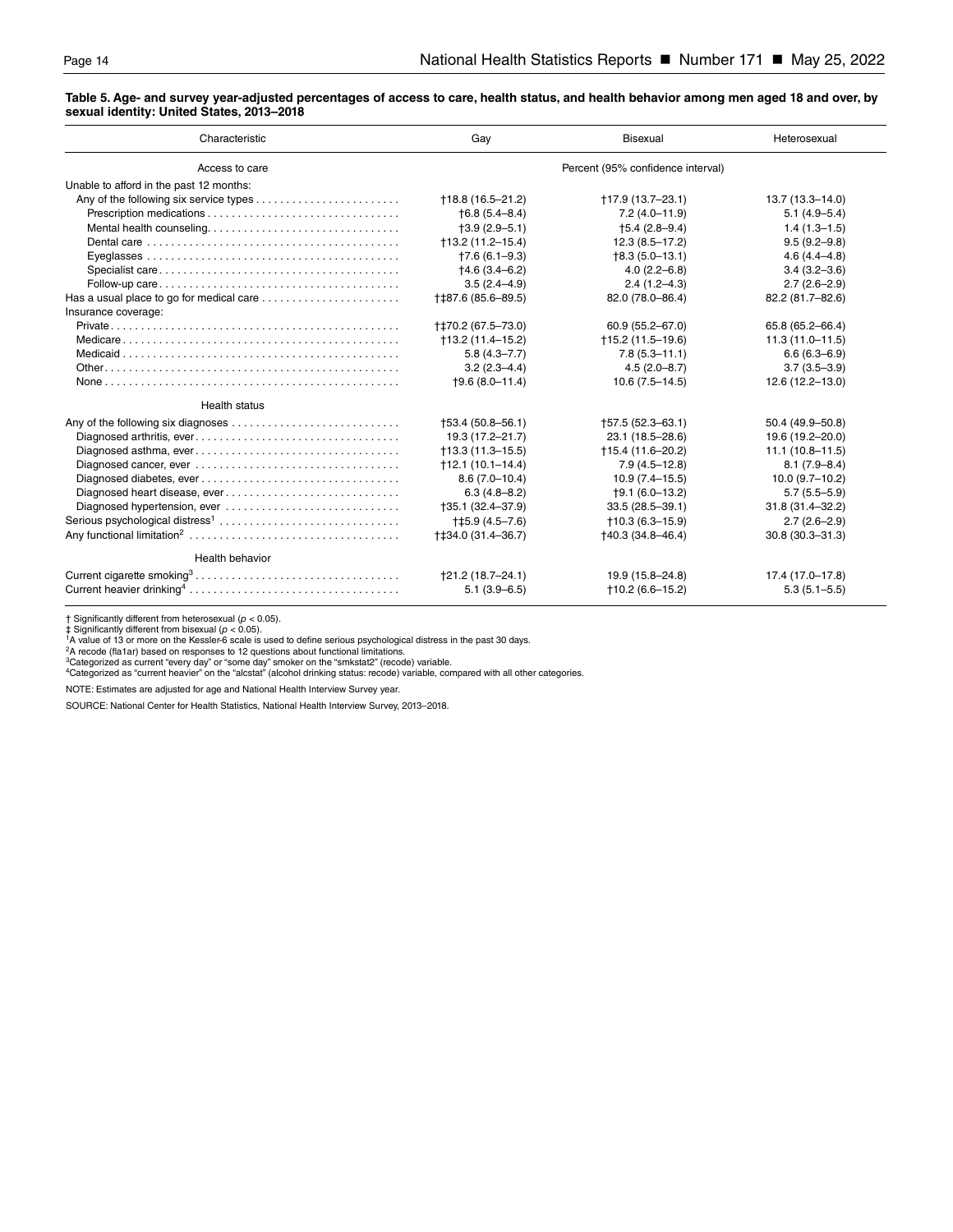#### <span id="page-14-0"></span>**Table 6. Age- and survey year-adjusted percentages of access to care, health status, and health behavior among women aged 18 and over, by sexual identity: United States, 2013–2018**

| Characteristic                              | Lesbian                           | <b>Bisexual</b>             | Heterosexual        |
|---------------------------------------------|-----------------------------------|-----------------------------|---------------------|
| Access to care                              | Percent (95% confidence interval) |                             |                     |
| Unable to afford in the past 12 months:     |                                   |                             |                     |
|                                             | +‡24.7 (21.7-28.1)                | $+29.3(26.3-32.6)$          | $18.7(18.3 - 19.1)$ |
|                                             | †‡10.0 (8.2-12.2)                 | $+13.1(11.0-15.5)$          | $7.8(7.5 - 8.0)$    |
| Mental health counseling                    | $+14.6(3.5-6.0)$                  | $+8.2(6.5-10.2)$            | $2.5(2.3 - 2.6)$    |
|                                             | †‡16.3 (13.8-19.0)                | $+20.1(17.5-23.0)$          | $12.6(12.2 - 12.9)$ |
|                                             | $+10.8(8.5-13.5)$                 | $+13.1(10.8-15.8)$          | $7.7(7.5 - 8.0)$    |
|                                             | $+7.5(5.3-10.1)$                  | $+10.0(7.9-12.6)$           | $5.0(4.8 - 5.2)$    |
|                                             | $+5.9(4.4 - 7.8)$                 | $+7.2(5.5-9.3)$             | $4.2(4.0 - 4.4)$    |
| Has a usual place to go for medical care    | +86.7 (84.5-89.0)                 | +87.2 (85.0-89.3)           | $90.2(89.9 - 90.5)$ |
| Insurance coverage:                         |                                   |                             |                     |
|                                             | ‡64.7 (61.0-68.4)                 | +55.7 (52.1-59.5)           | 64.2 (63.6-64.8)    |
|                                             | 14.2 (11.8-16.9)                  | 14.1 (11.3–17.3)            | 12.7 (12.4-12.9)    |
|                                             | $9.9(7.7-12.4)$                   | $\uparrow$ 12.4 (10.6-14.5) | $10.4(10.0 - 10.7)$ |
|                                             | $2.9(2.0-4.0)$                    | $2.6(1.7-3.7)$              | $3.3(3.1 - 3.5)$    |
|                                             | $10.3(8.5 - 12.4)$                | $10.0(8.1 - 12.2)$          | $9.6(9.2 - 9.9)$    |
| Health status                               |                                   |                             |                     |
|                                             | +‡60.3 (57.3–63.4)                | +67.6 (64.8-70.5)           | 52.9 (52.4-53.3)    |
|                                             | †35.7 (32.7–38.8)                 | $+36.8(33.1 - 40.9)$        | 26.4 (26.0-26.8)    |
|                                             | †21.2 (18.6–24.1)                 | †23.6 (20.5-27.0)           | $14.4(14.1 - 14.8)$ |
|                                             | $\pm 11.3(9.4 - 13.4)$            | +14.9 (12.0-18.2)           | $9.7(9.5 - 10.0)$   |
|                                             | $±11.2(9.0-13.7)$                 | $+12.9(9.7-16.9)$           | $9.0(8.8-9.2)$      |
| Diagnosed heart disease, ever               | $3.4(2.3 - 4.9)$                  | $4.4(2.6-6.9)$              | $3.3(3.2 - 3.4)$    |
| Diagnosed hypertension, ever                | <b>‡29.4 (26.6–32.4)</b>          | †37.0 (33.6–40.7)           | 29.9 (29.5-30.2)    |
| Serious psychological distress <sup>1</sup> | $†15.5(4.2 - 7.0)$                | $+12.4(10.2-15.1)$          | $4.0(3.8 - 4.2)$    |
|                                             | ++48.5 (45.3-51.8)                | +59.7 (56.4-63.2)           | 40.0 (39.5-40.5)    |
| Health behavior                             |                                   |                             |                     |
|                                             | †20.7 (17.9–23.8)                 | †21.4 (18.5–24.5)           | 13.3 (13.0-13.7)    |
|                                             | $+10.0(8.1-12.1)$                 | $+10.7(8.7-12.9)$           | $4.9(4.7 - 5.1)$    |

† Significantly different from heterosexual ( $p < 0.05$ ).<br>‡ Significantly different from bisexual ( $p < 0.05$ ).<br><sup>1</sup>A value of 13 or more on the Kessler-6 scale is used to define serious psychological distress in the past 30

NOTE: Estimates are adjusted for age and National Health Interview Survey year.

SOURCE: National Center for Health Statistics, National Health Interview Survey, 2013–2018.